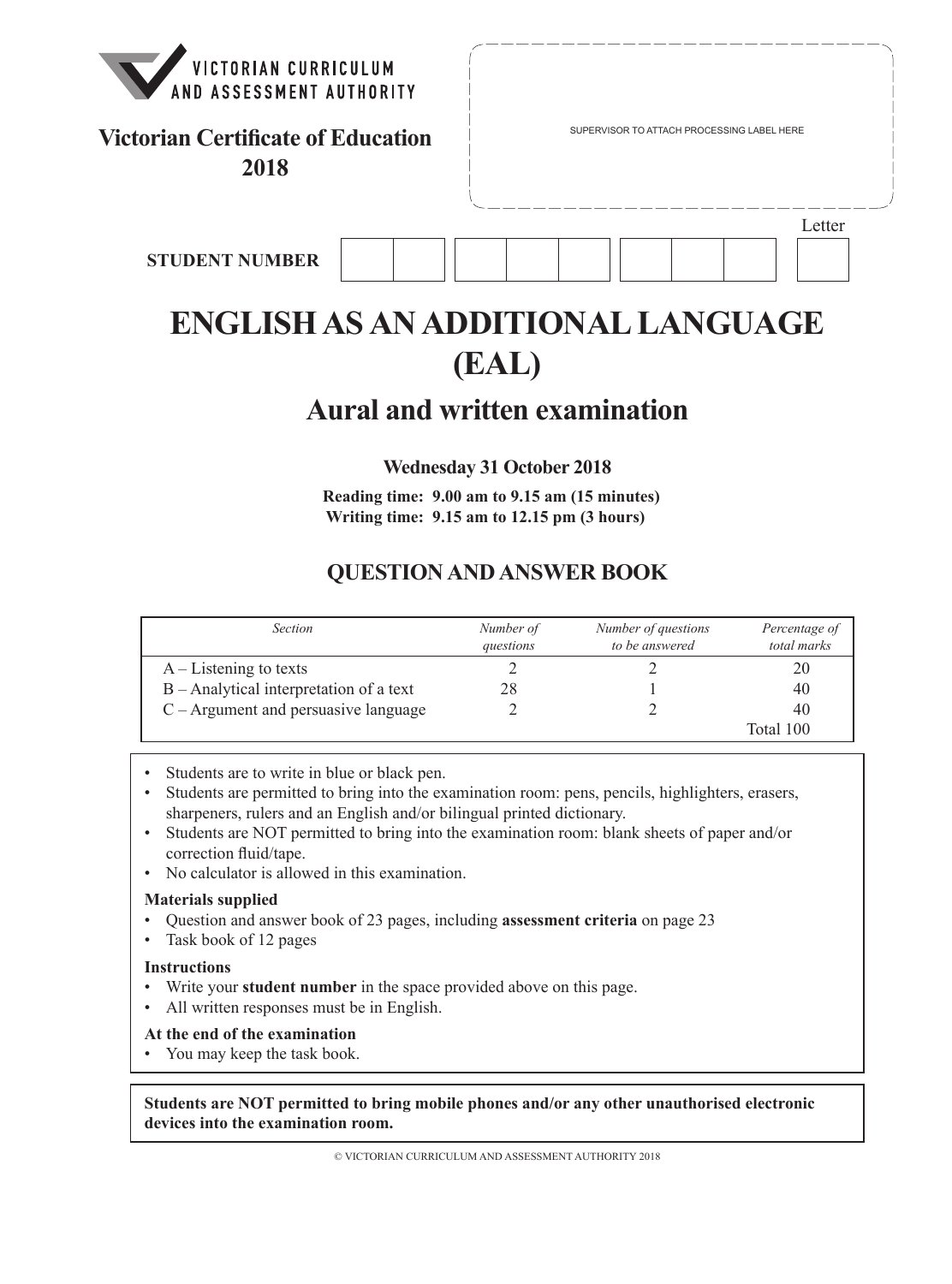# **SECTION A – Listening to texts**

**Instructions for Section A**

You will hear two texts. Each text will be played twice. There will be a short break between the first and second playings of each text. You may make notes at any time.

Listen carefully to each text and then answer the following questions.

Section A is worth 20 per cent of the total marks for the examination.

# **TEXT 1**

### **Background information**

Joe Ryan, who is a second-year professional hockey player, has been invited to talk with the recruits (new players) about his experience as a first-year player.

| a.             | <b>Question 1</b> (10 marks)<br>Why is Joe surprised that he was chosen to talk with the recruits? Give<br>one reason.                                      | 1 mark  | You may make notes<br>in this space.                 |
|----------------|-------------------------------------------------------------------------------------------------------------------------------------------------------------|---------|------------------------------------------------------|
| $\mathbf{b}$ . | What does Joe see as the purpose of his talk with the recruits? Give one<br>example of language use or delivery to support your answer.                     | 2 marks |                                                      |
| $c_{\cdot}$    | In the delivery of his first tip, Joe uses emphasis. From his first tip, give<br>an example of a strategy that Joe uses to create emphasis.                 | 1 mark  |                                                      |
| d.             | Joe makes a suggestion to the recruits about coping with stress. Give<br>two examples of words or phrases that indicate that Joe is making a<br>suggestion. | 2 marks |                                                      |
| e.             | What does Joe mean when he says, 'Ninety per cent of the game is played<br>above your shoulders'?                                                           | 1 mark  |                                                      |
|                |                                                                                                                                                             |         | $R$ <b>CTION</b> $A =$ <b>Ougetion</b> $1 =$ continu |

**SECTION A – Question 1** – continued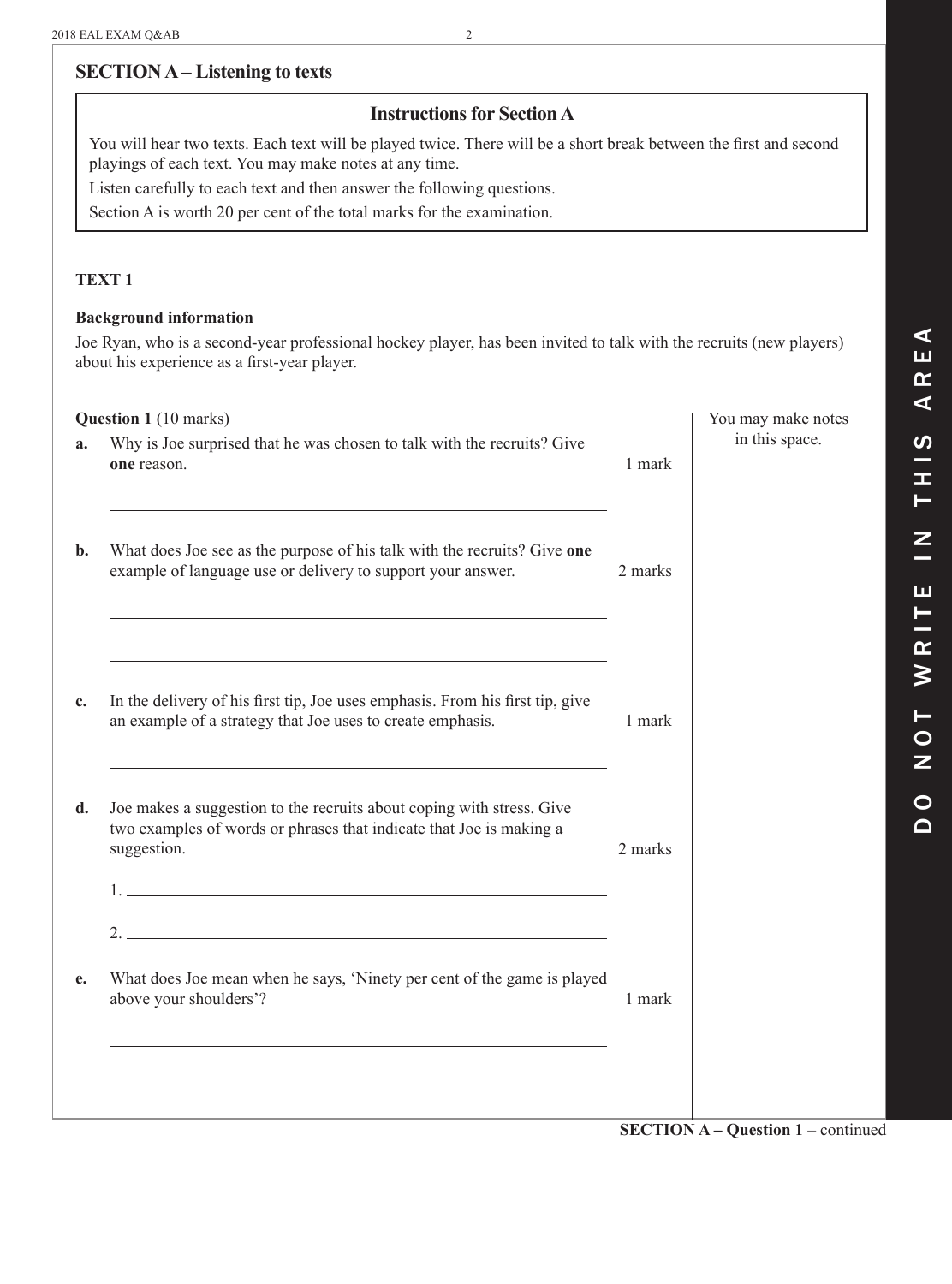| Joe talks about his attitude to playing at the beginning of his first year. As<br>a second-year player, his attitude has changed. Describe how his attitude<br>has changed and give two quotes that show his change of attitude.         | 3 marks | You may make notes<br>in this space. |
|------------------------------------------------------------------------------------------------------------------------------------------------------------------------------------------------------------------------------------------|---------|--------------------------------------|
|                                                                                                                                                                                                                                          |         |                                      |
| Quote 1                                                                                                                                                                                                                                  |         |                                      |
| the control of the control of the control of the control of the control of the control of the control of the control of the control of the control of the control of the control of the control of the control of the control<br>Quote 2 |         |                                      |
| <u> 1989 - Johann Stoff, deutscher Stoff, der Stoff, der Stoff, der Stoff, der Stoff, der Stoff, der Stoff, der S</u>                                                                                                                    |         |                                      |
|                                                                                                                                                                                                                                          |         |                                      |
|                                                                                                                                                                                                                                          |         |                                      |
|                                                                                                                                                                                                                                          |         |                                      |
|                                                                                                                                                                                                                                          |         |                                      |
|                                                                                                                                                                                                                                          |         |                                      |
|                                                                                                                                                                                                                                          |         |                                      |
|                                                                                                                                                                                                                                          |         |                                      |
|                                                                                                                                                                                                                                          |         |                                      |
|                                                                                                                                                                                                                                          |         |                                      |
|                                                                                                                                                                                                                                          |         |                                      |
|                                                                                                                                                                                                                                          |         |                                      |
|                                                                                                                                                                                                                                          |         |                                      |
|                                                                                                                                                                                                                                          |         | <b>SECTION A - continued</b>         |

**TURN OVER**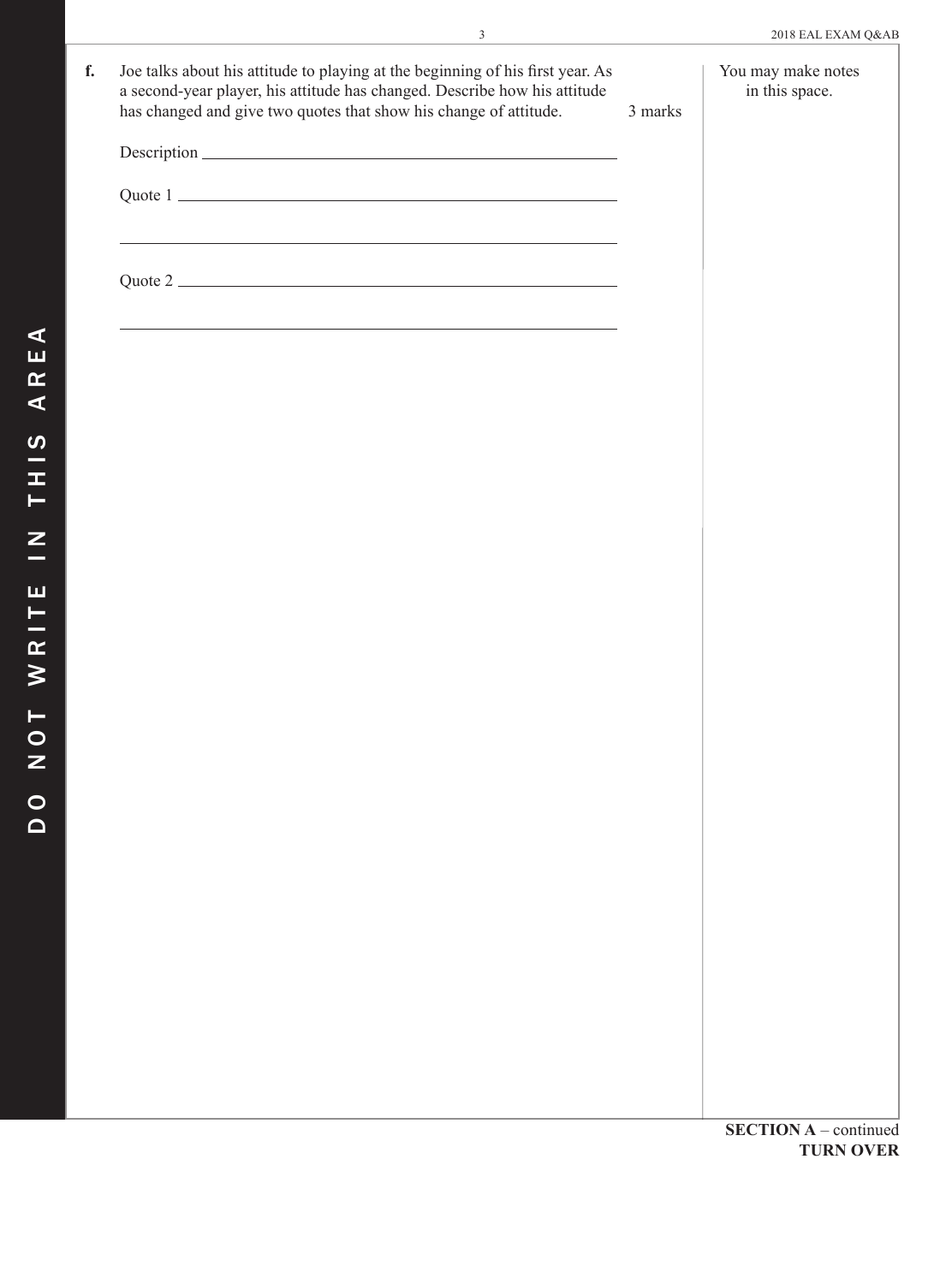|    | TEXT 2 |                                                                                                                       |         |
|----|--------|-----------------------------------------------------------------------------------------------------------------------|---------|
|    |        | <b>Background information</b>                                                                                         |         |
|    |        | Peter visits his neighbour, Jenny, to discuss an issue with her.                                                      |         |
|    |        | <b>Question 2</b> (10 marks)                                                                                          |         |
| a. |        | Peter visits Jenny because he wants to talk with her about a problem. He<br>tells her indirectly what his problem is. |         |
|    |        | <b>i.</b> What is his problem?                                                                                        | 1 mark  |
|    | ii.    | Give an example of Peter's use of indirect language and of his<br>delivery when he talks about his problem.           | 2 marks |
|    |        | Language _                                                                                                            |         |

|  | <b>b.</b> Give one reason why Jenny loves her chickens. | 1 mark |
|--|---------------------------------------------------------|--------|
|--|---------------------------------------------------------|--------|

**c. i.** What comparison does Jenny make that gives a different view of Peter's problem? 1 mark

Delivery

- **ii.** What does Peter say to show he might accept Jenny's view? 1 mark
- **d.** Give two words or phrases that describe Jenny and Peter's interaction. Support your answer with an example of language use and an example of delivery from the text. 4 marks

Word or phrase 1

Word or phrase 2

| <b>Example of language use</b> | <b>Example of delivery</b> |
|--------------------------------|----------------------------|
|                                |                            |
|                                |                            |
|                                |                            |
|                                |                            |

You may make notes in this space.

**END OF SECTION A**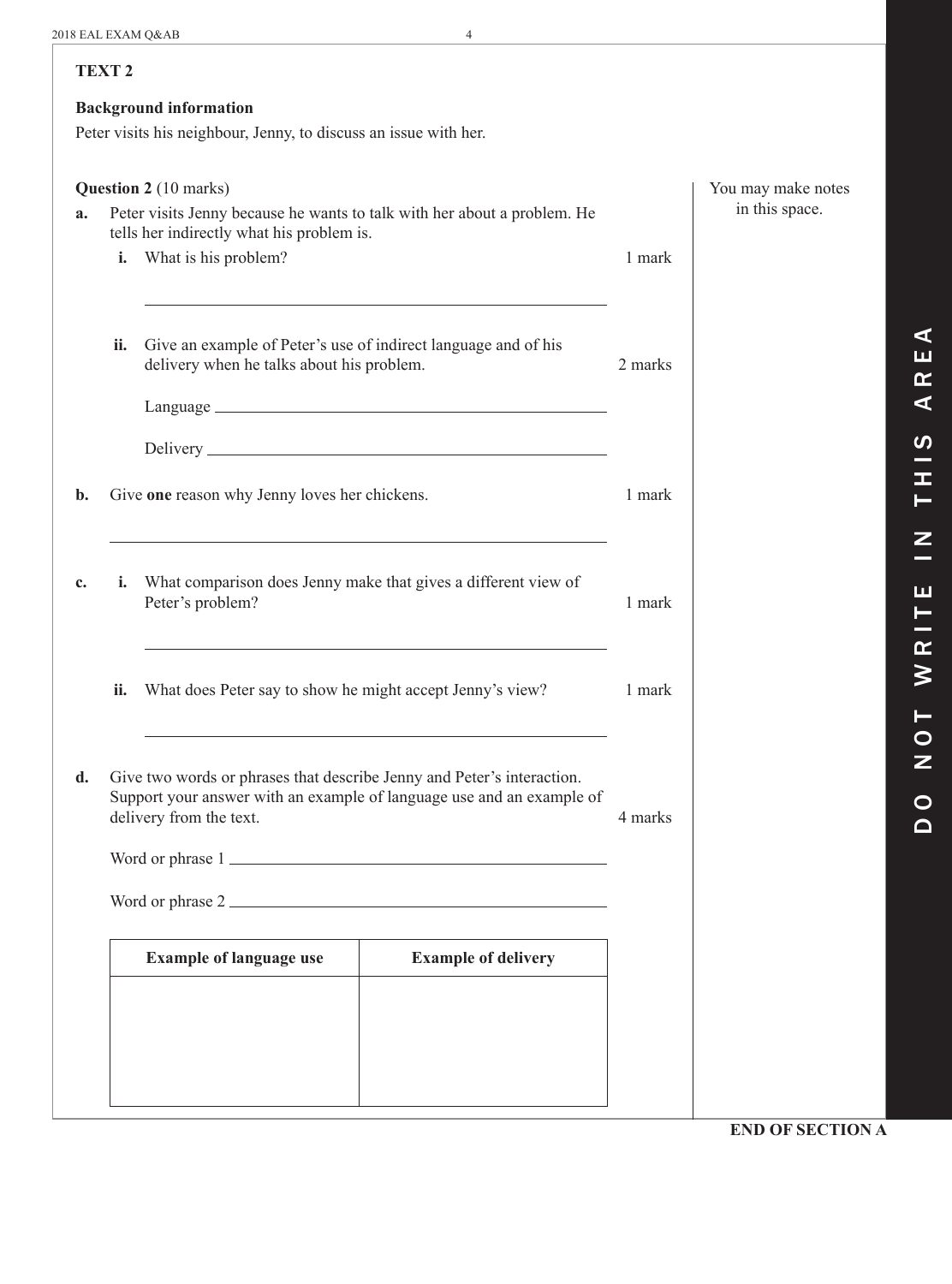# **continues over page**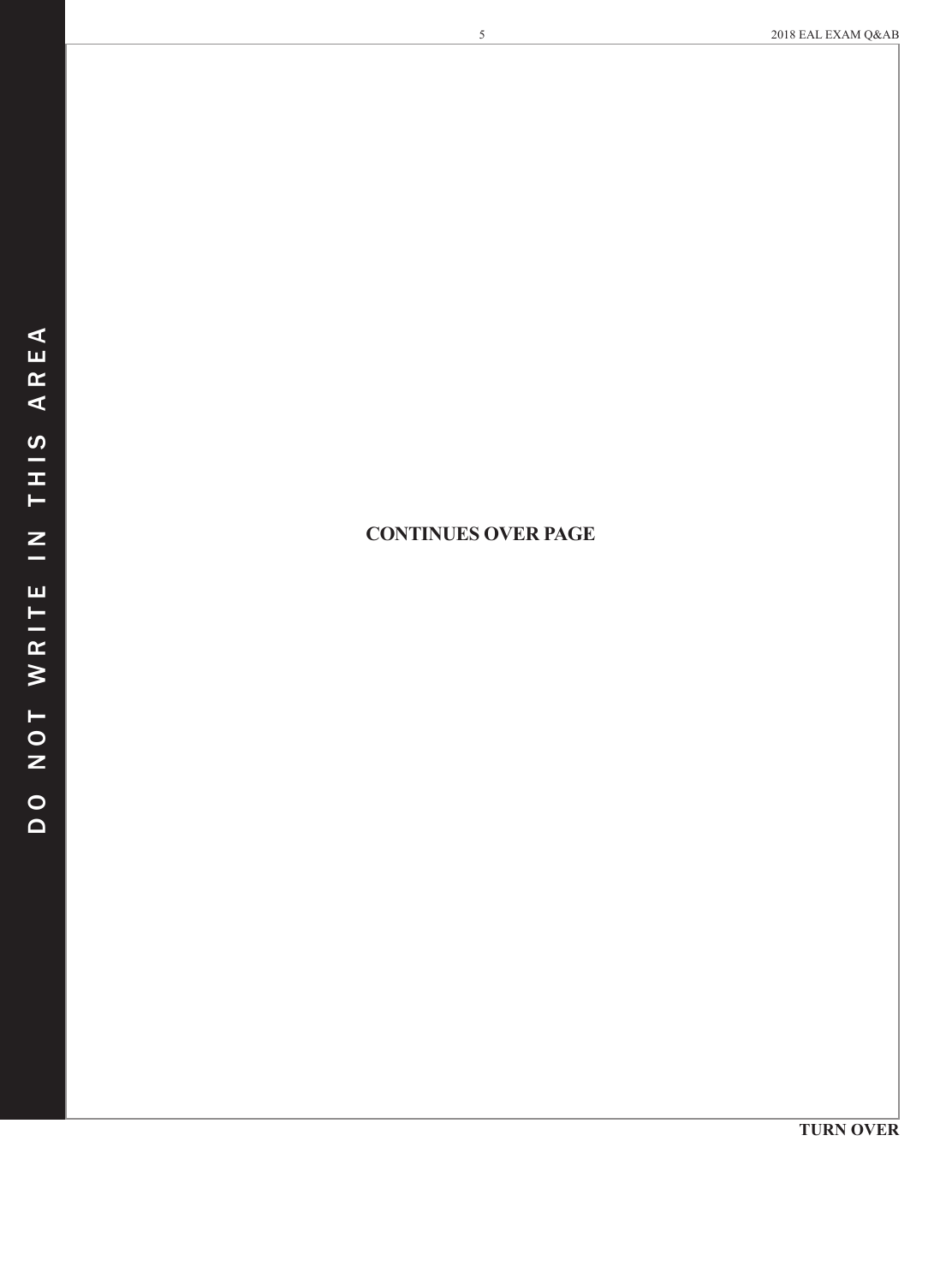# **SECTION B – Analytical interpretation of a text**

| <b>Instructions for Section B</b>                                                                                                                                                                              |  |
|----------------------------------------------------------------------------------------------------------------------------------------------------------------------------------------------------------------|--|
| Section B requires students to write an analytical interpretation of a selected text in response to <b>one</b> topic<br>(either i. or ii.) on one text. The topics can be found on pages 3–8 of the task book. |  |
| Your response should be supported by close reference to the selected text.                                                                                                                                     |  |
| If your selected text is a collection of poetry or short stories, you may write on several poems or stories, or on                                                                                             |  |
| at least two in close detail.                                                                                                                                                                                  |  |
| Indicate which text you have chosen to write on and whether you have chosen to answer i. or ii. by shading the<br>appropriate boxes.                                                                           |  |
| Your response will be assessed according to the assessment criteria set out on page 23 of this book.                                                                                                           |  |
| Section B is worth 40 per cent of the total marks for the examination.                                                                                                                                         |  |
|                                                                                                                                                                                                                |  |
| Shade the box next to your selected text.                                                                                                                                                                      |  |
|                                                                                                                                                                                                                |  |
|                                                                                                                                                                                                                |  |
|                                                                                                                                                                                                                |  |
|                                                                                                                                                                                                                |  |
|                                                                                                                                                                                                                |  |
|                                                                                                                                                                                                                |  |
|                                                                                                                                                                                                                |  |
|                                                                                                                                                                                                                |  |
| I Am Malala: The Girl Who Stood Up for Education and Was Shot                                                                                                                                                  |  |
|                                                                                                                                                                                                                |  |
|                                                                                                                                                                                                                |  |
|                                                                                                                                                                                                                |  |
|                                                                                                                                                                                                                |  |
|                                                                                                                                                                                                                |  |
|                                                                                                                                                                                                                |  |
|                                                                                                                                                                                                                |  |
|                                                                                                                                                                                                                |  |
|                                                                                                                                                                                                                |  |

 $\blacktriangleleft$ ш

**SECTION B** – continued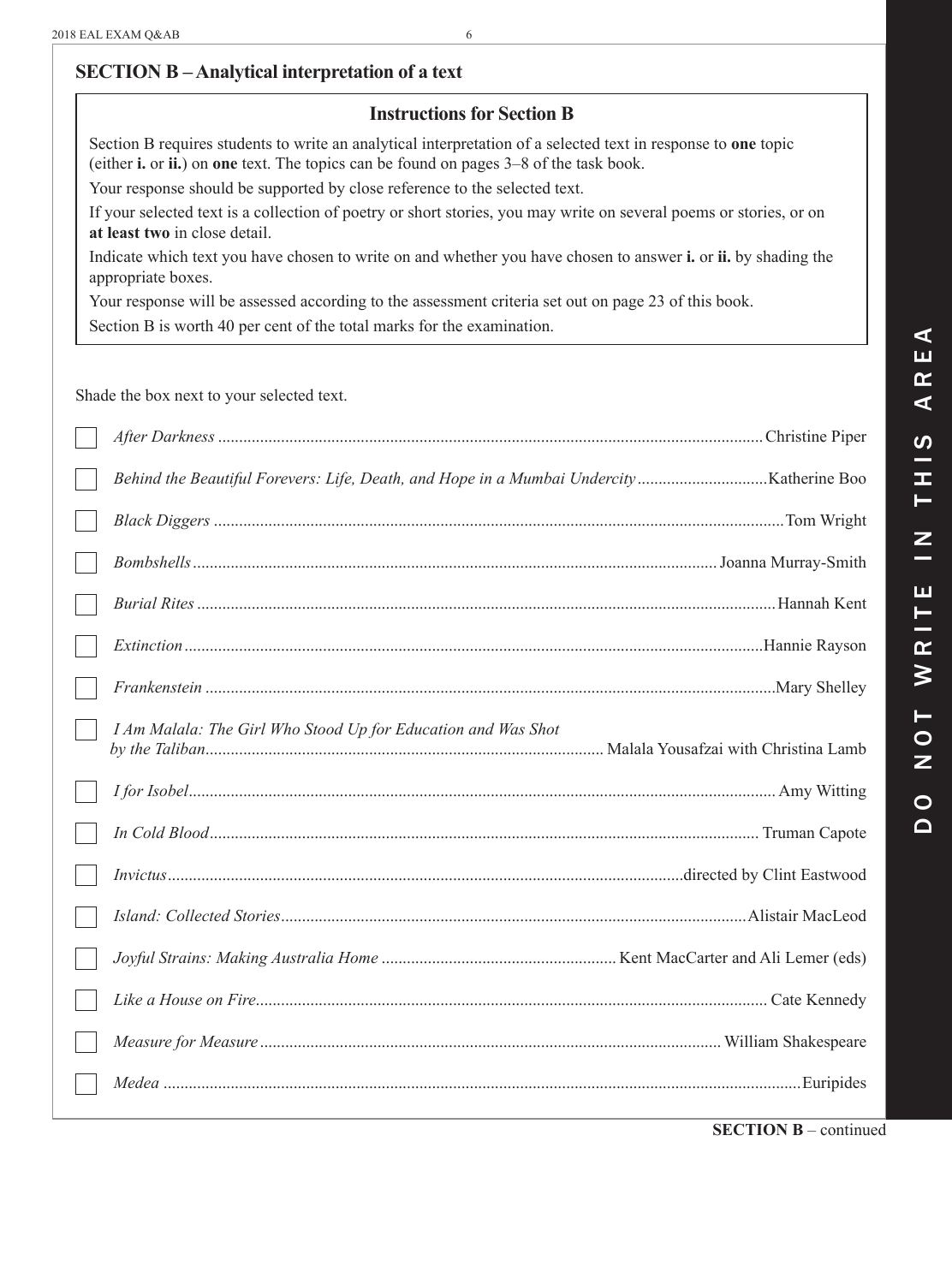|                          | Persepolis: The Story of |
|--------------------------|--------------------------|
|                          | Rear Window              |
|                          | Selected Poems           |
|                          | Stasiland                |
|                          | Stories We Tell          |
| ⋖                        | The Crucible             |
| ш<br>$\alpha$            | The Golden Age           |
| ⋖                        | The Left Hand of Darkne  |
| TH <sub>IS</sub>         | The Lieutenant           |
|                          | The White Tiger          |
|                          |                          |
| ш                        |                          |
| $\overline{\phantom{0}}$ |                          |
| Œ                        |                          |
|                          |                          |
|                          |                          |

NO<sub>D</sub>

 $\Box$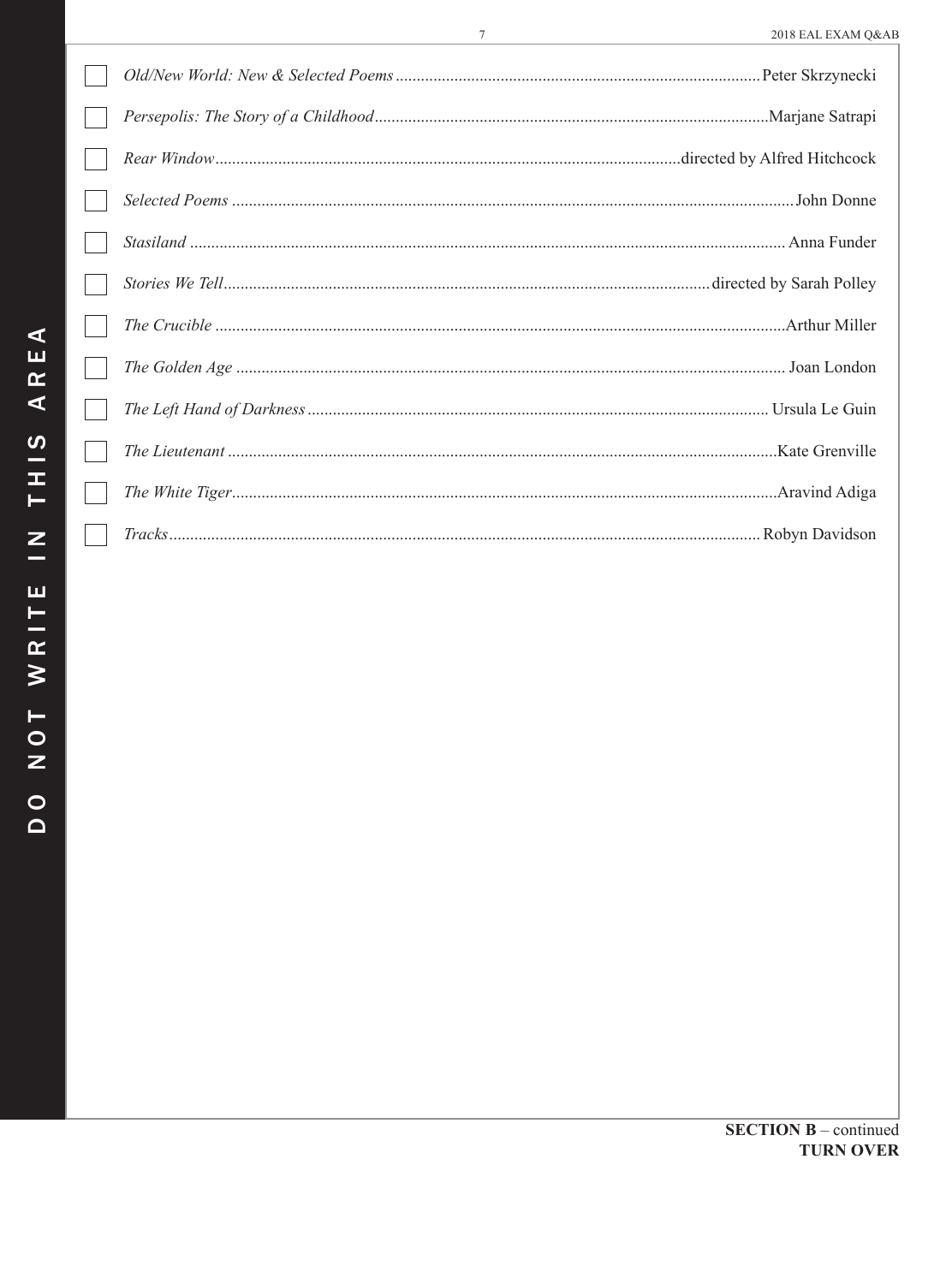| Shade the box next to your selected topic. |  |
|--------------------------------------------|--|
| ii.<br>i.<br><b>or</b>                     |  |
|                                            |  |
|                                            |  |
|                                            |  |
|                                            |  |
|                                            |  |
|                                            |  |
|                                            |  |
|                                            |  |
|                                            |  |
|                                            |  |
|                                            |  |
|                                            |  |
|                                            |  |
|                                            |  |
|                                            |  |
|                                            |  |
|                                            |  |
|                                            |  |
|                                            |  |
|                                            |  |
|                                            |  |
|                                            |  |
|                                            |  |
|                                            |  |
|                                            |  |
|                                            |  |
|                                            |  |
|                                            |  |
|                                            |  |
|                                            |  |
|                                            |  |
|                                            |  |
|                                            |  |
|                                            |  |
|                                            |  |
|                                            |  |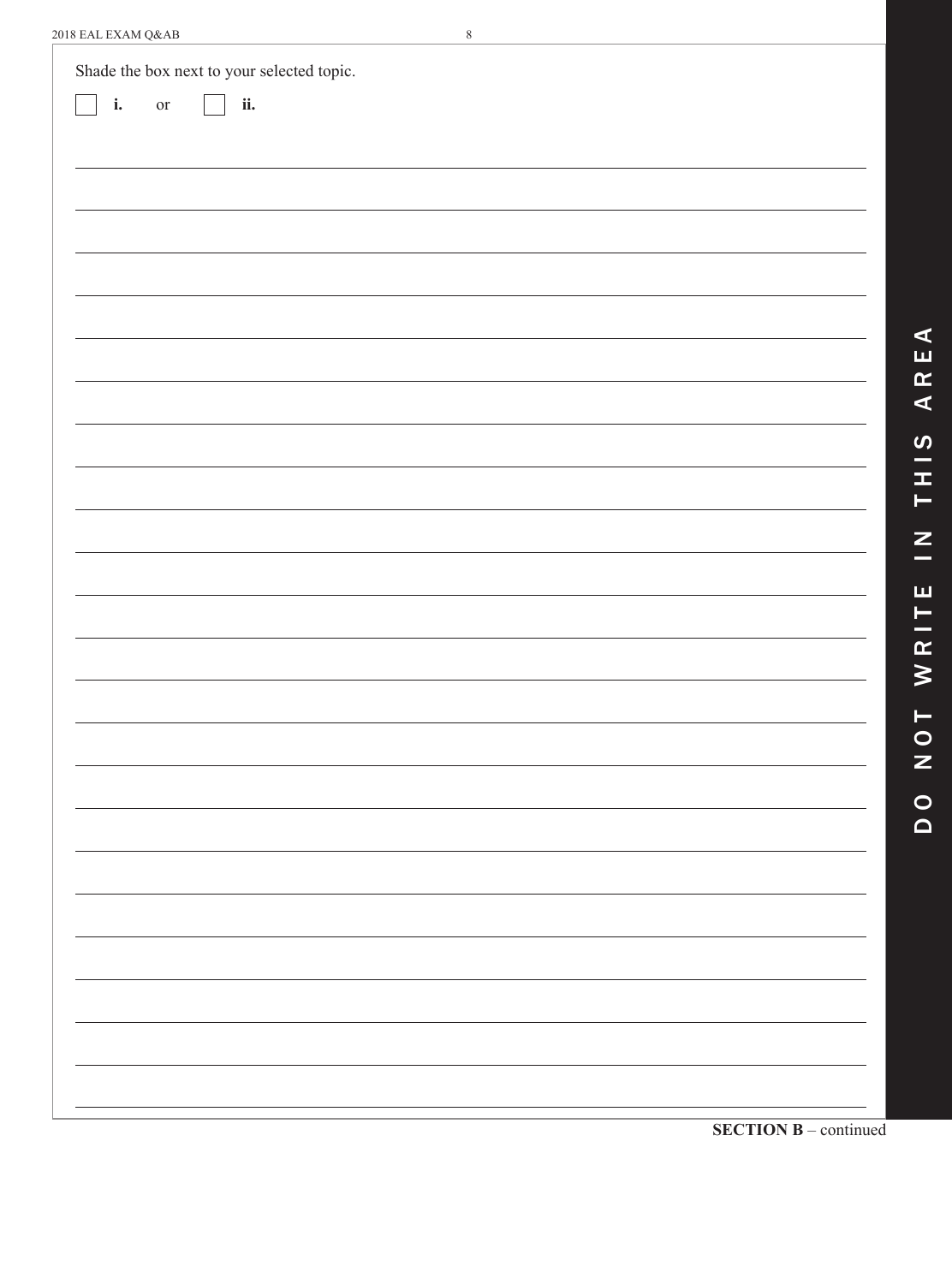| $C_{L}C_{L}T_{L}C_{L}T_{L}$ |
|-----------------------------|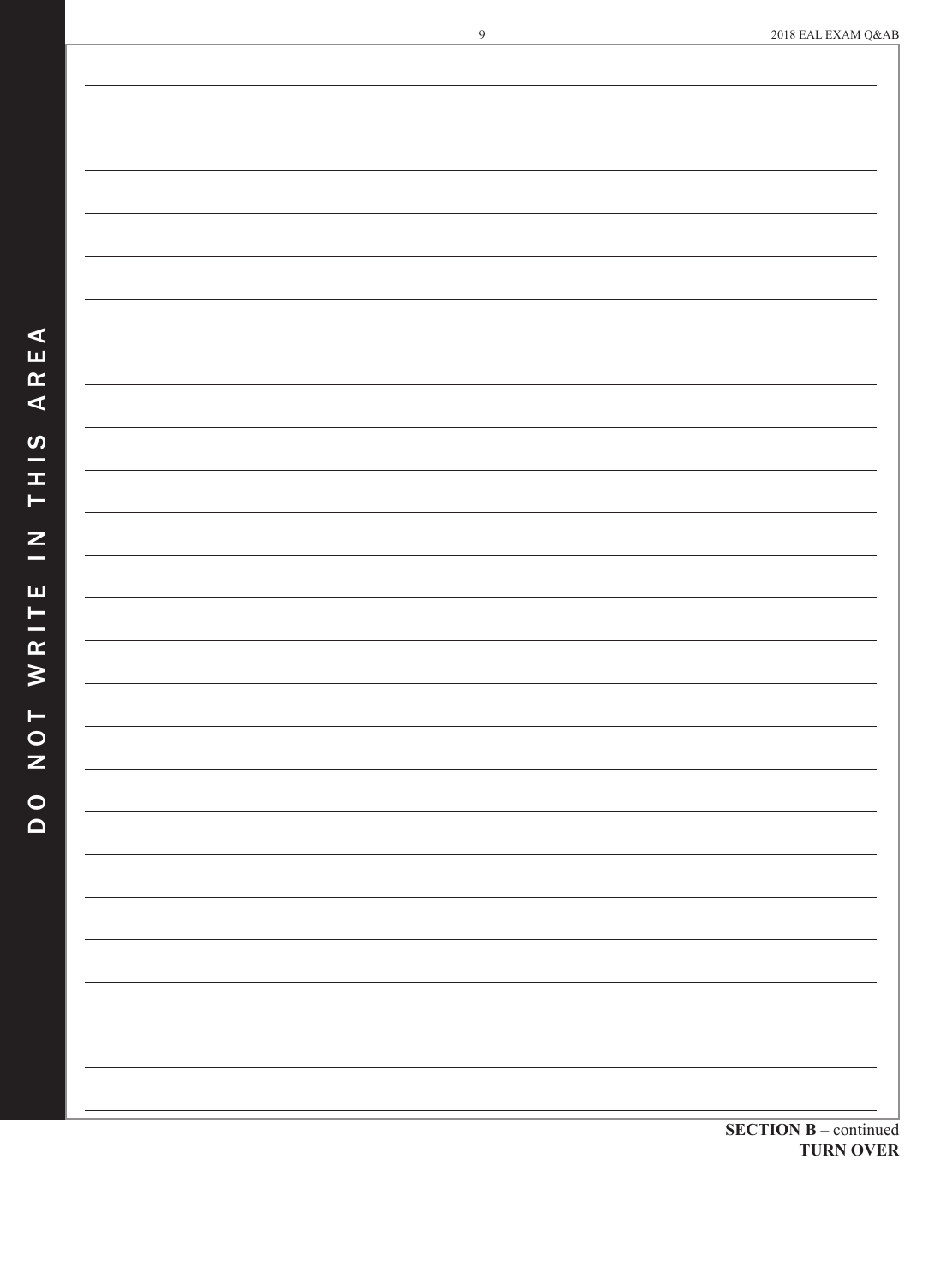**SECTION B** – continued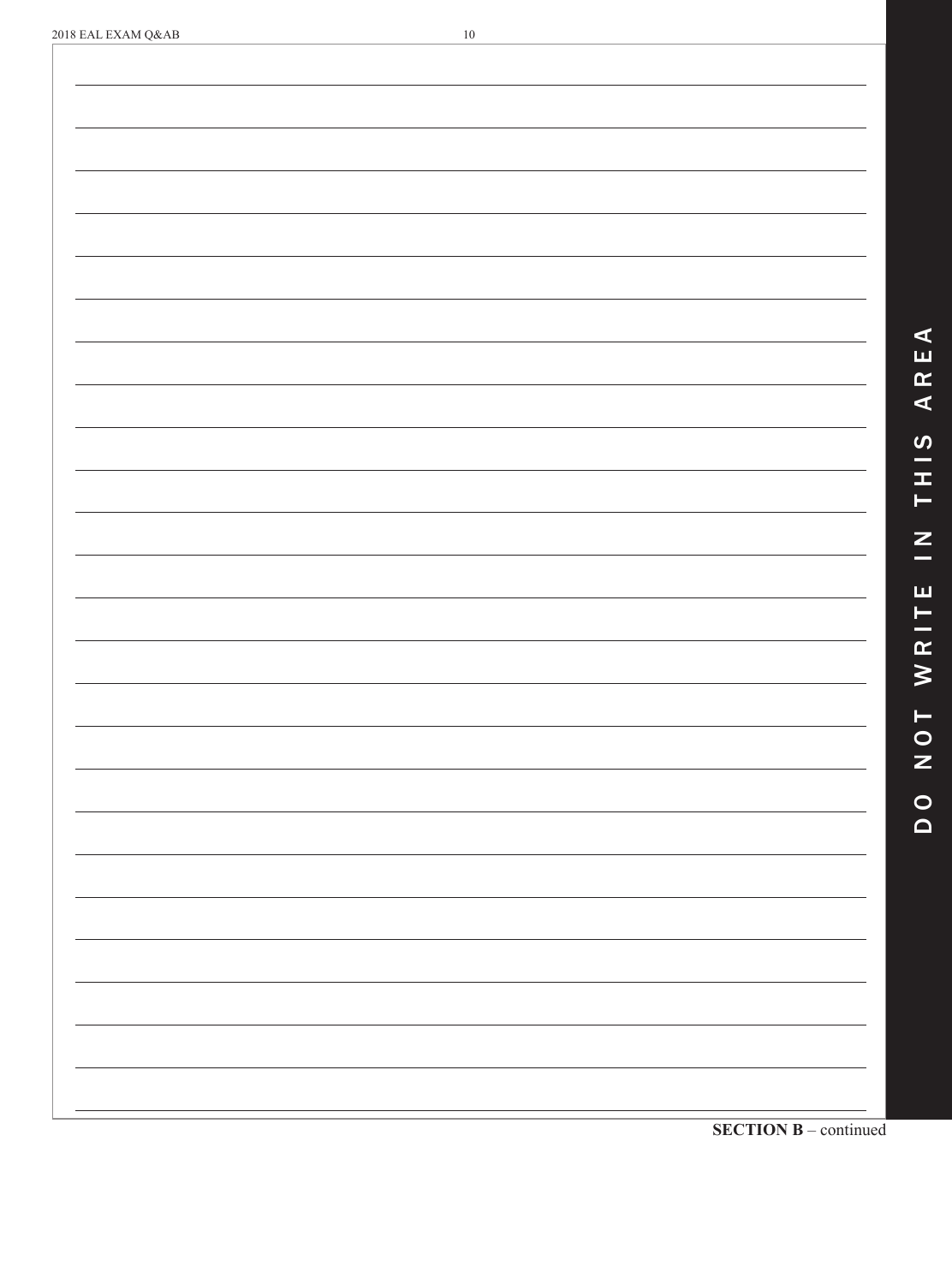| CFAHOND |
|---------|

**SECTION B** – continued **TURN OVER**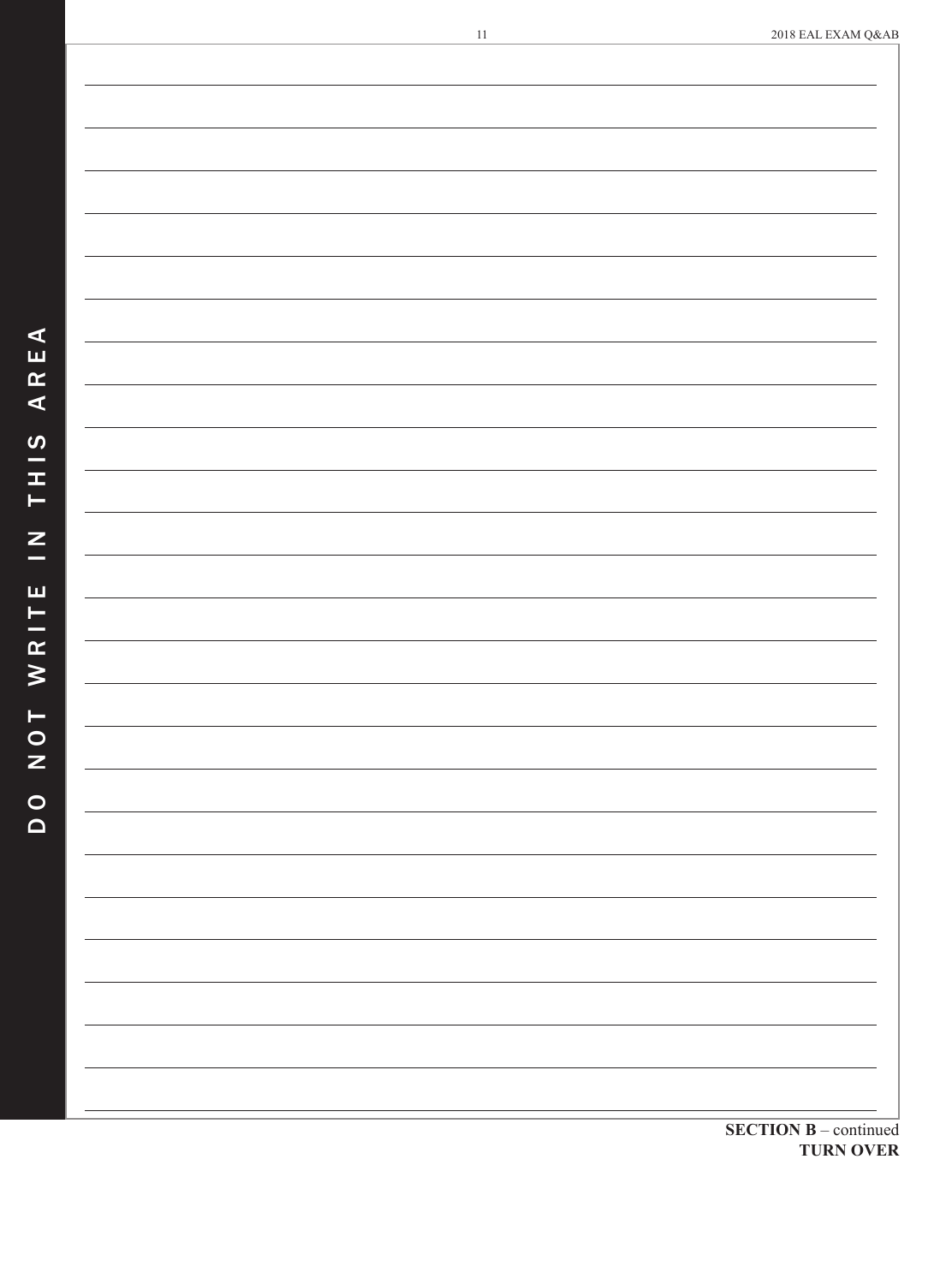| AREA             |
|------------------|
| THIS             |
| É                |
| VRITE            |
| l<br>C           |
| O<br>C<br>ı<br>I |

| -                        |
|--------------------------|
|                          |
| -                        |
|                          |
| $\overline{\phantom{0}}$ |
|                          |
|                          |
|                          |
|                          |
|                          |
|                          |

**SECTION B** – continued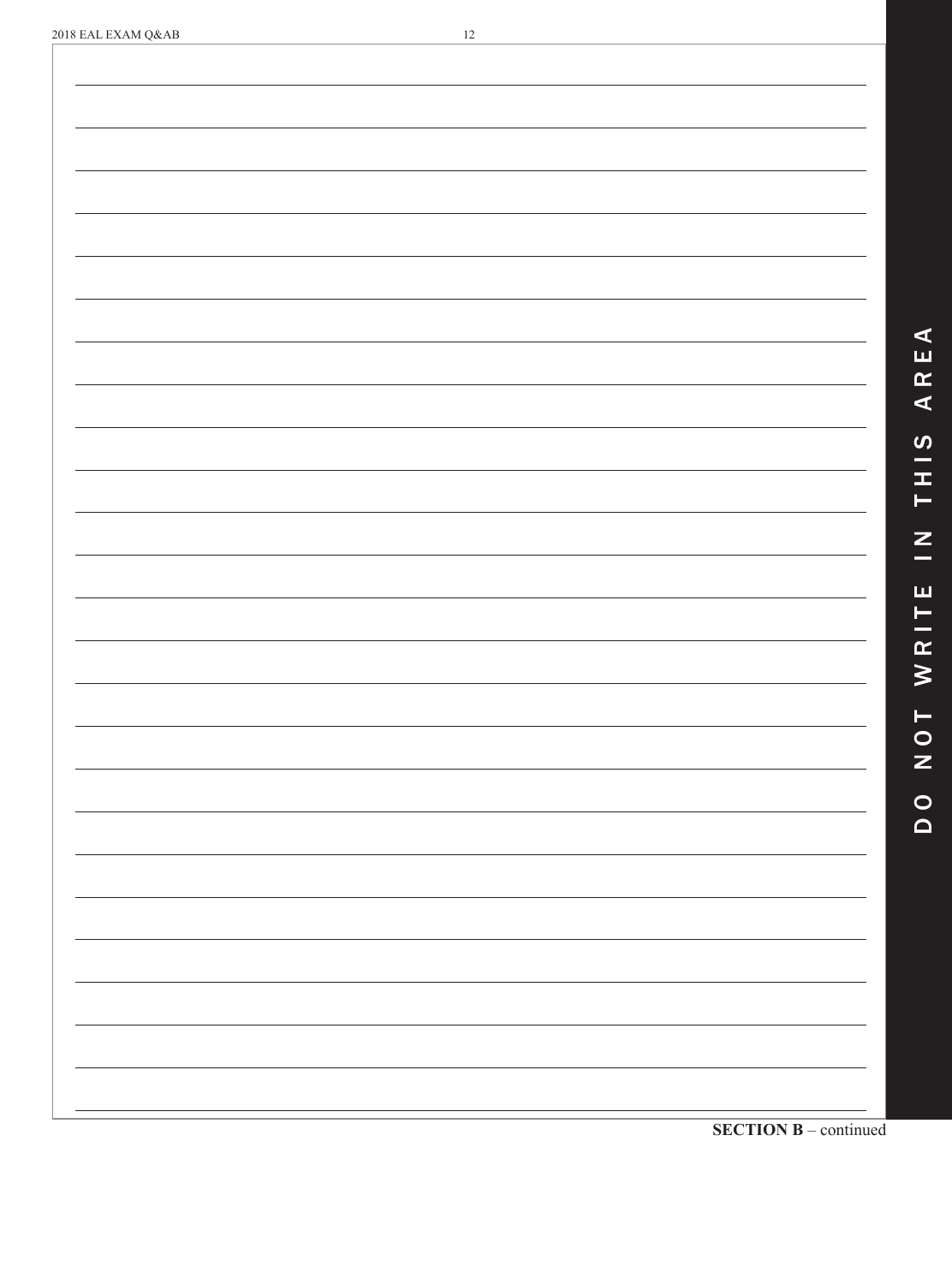| $\overline{\text{SECTION D}}$ contin |
|--------------------------------------|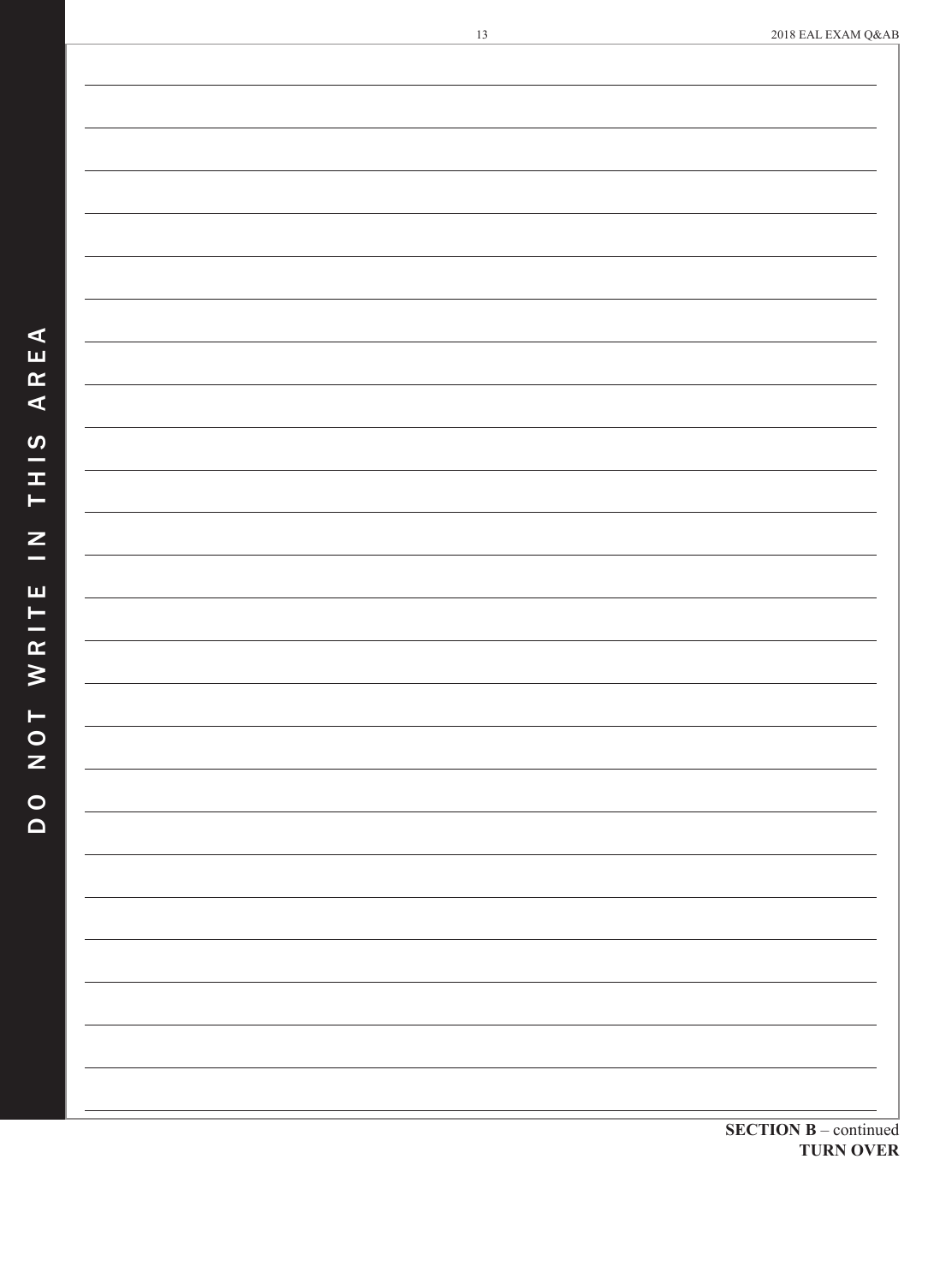**END OF SECTION B**

d o n o t w r i t e i n t h i s a r e a

ш  $\vdash$  $\equiv$  $\pmb{\alpha}$  $\geq$ 

 $\begin{array}{c}\n\blacksquare \\
\blacksquare\n\end{array}$ 

 $\mathbf{z}$ 

 $\circ$  $\Omega$ 

 $\mathbf{z}$  $\equiv$ 

 $\blacktriangleleft$ ш  $\mathbf{\underline{\alpha}}$  $\blacktriangleleft$ 

 $\boldsymbol{\omega}$  $\equiv$  $\pm$  $\vdash$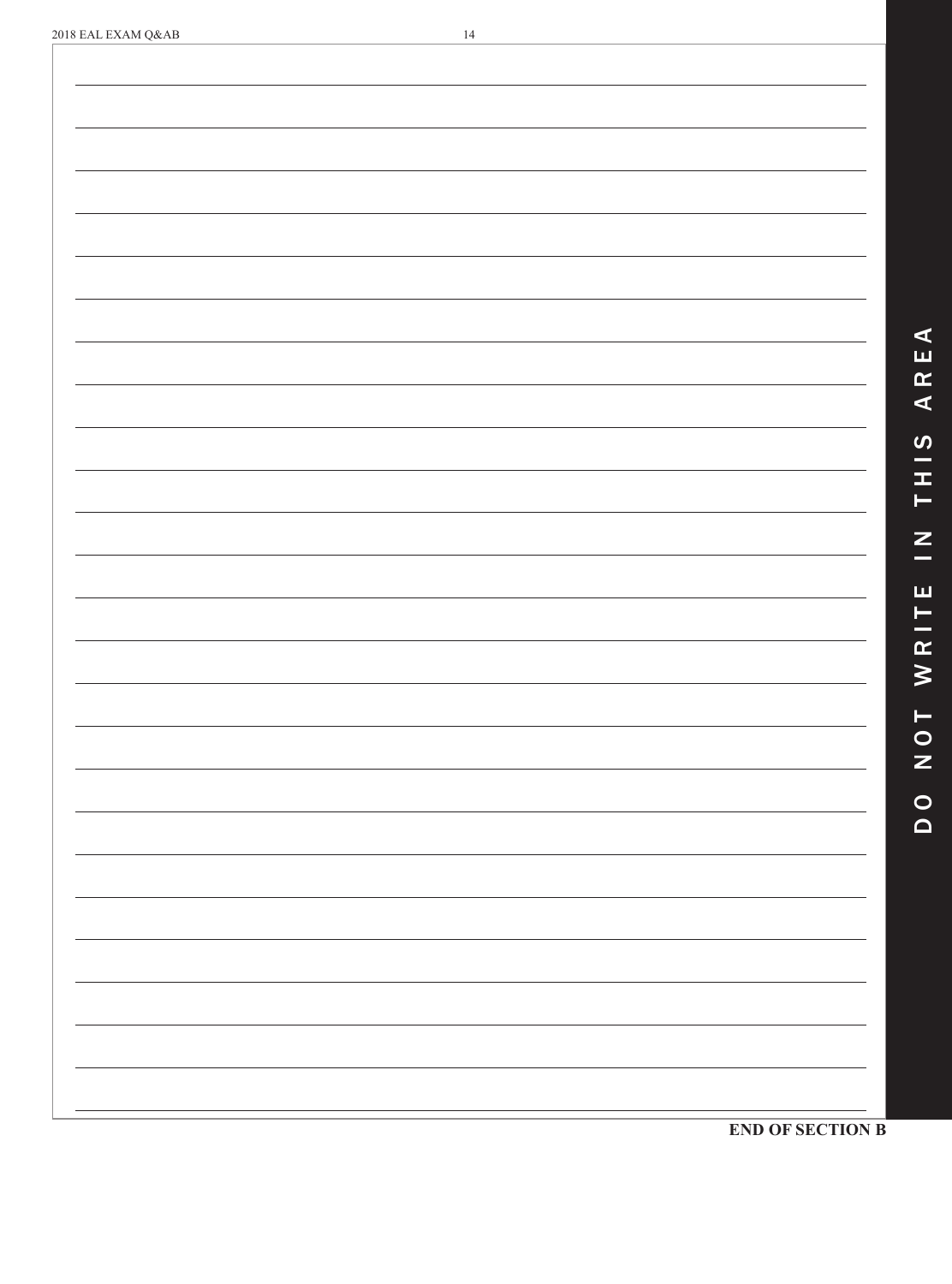# **SECTION C – Argument and persuasive language**

# **Instructions for Section C**

Section C consists of **two** questions.

Read the background information on page 9 and the material on pages 10 and 11 of the task book, and then complete **both** Questions 1 and 2.

For the purposes of this task, the term 'language' refers to written, spoken and visual language.

Your response to Question 2 will be assessed according to the assessment criteria set out on page 23 of this book. Section C is worth 40 per cent of the total marks for the examination.

Questions 1 and 2 are equally weighted.

# **DO NOT WRITE IN THIS AREA**

**SECTION C** – continued **TURN OVER**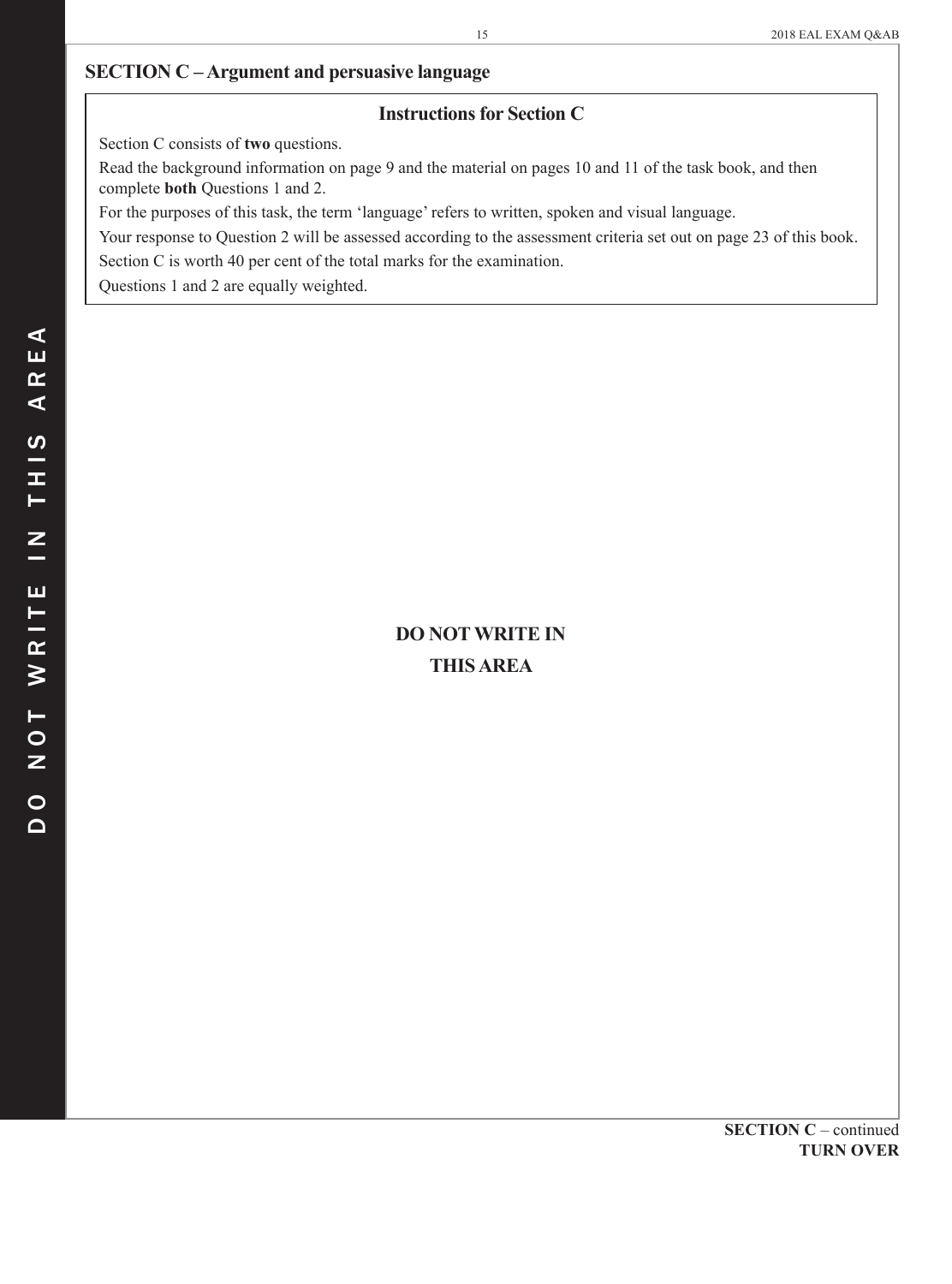# **Question 1** (10 marks)

Material unavailable

**SECTION C** – continued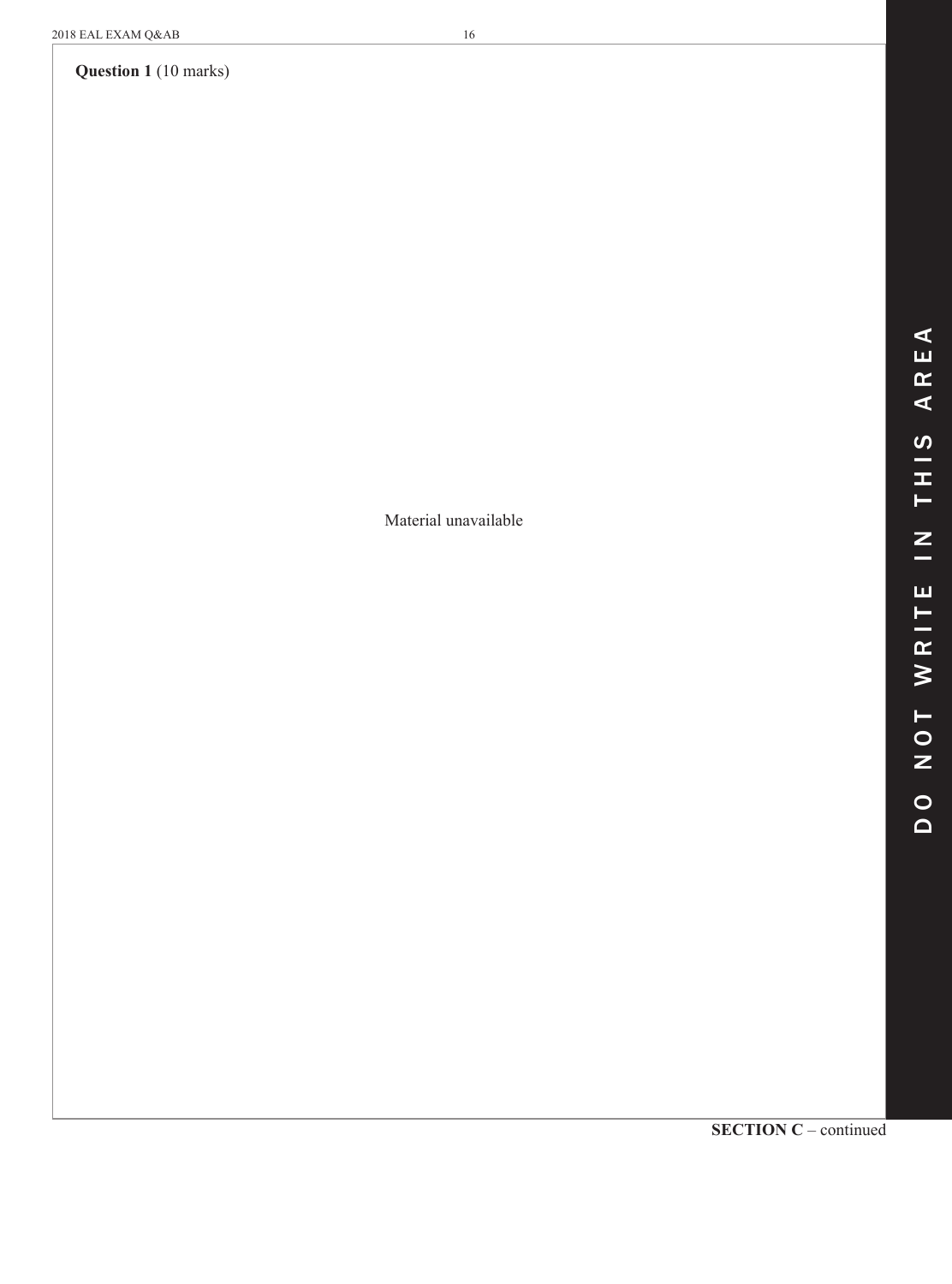# **Question 2** (10 marks)

Analyse the ways in which the writer uses argument and written and visual language to try to persuade others to share his point of view. In your response, use the material on pages 10 and 11 of the task book.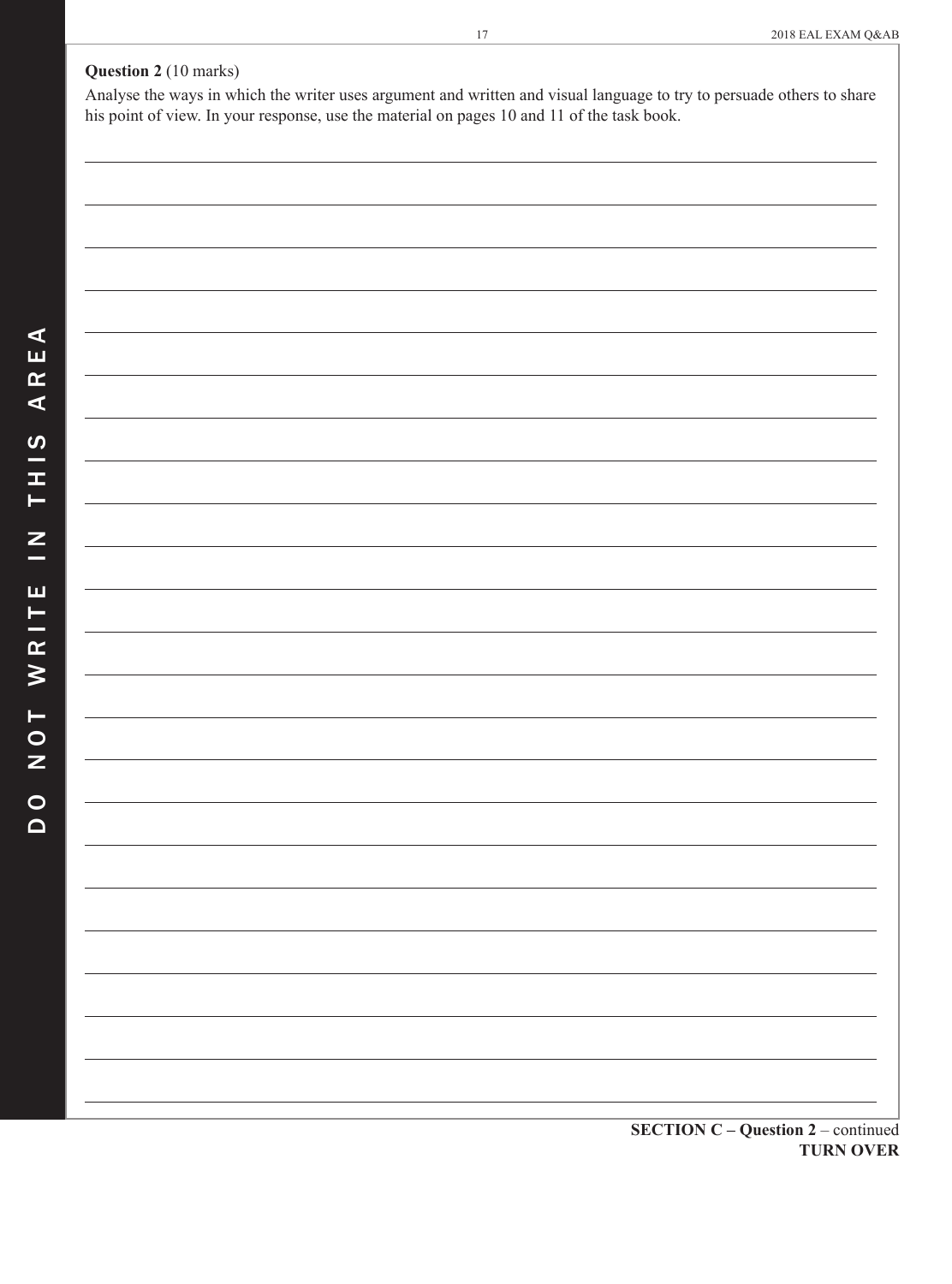d o n o t w r i t e i n t h i s a r e a

WRITE

TON

 $\begin{array}{c}\n0 \\
0\n\end{array}$ 

 $\overline{z}$ 

 $\blacktriangleleft$ ய

 $\overline{R}$ 

THIS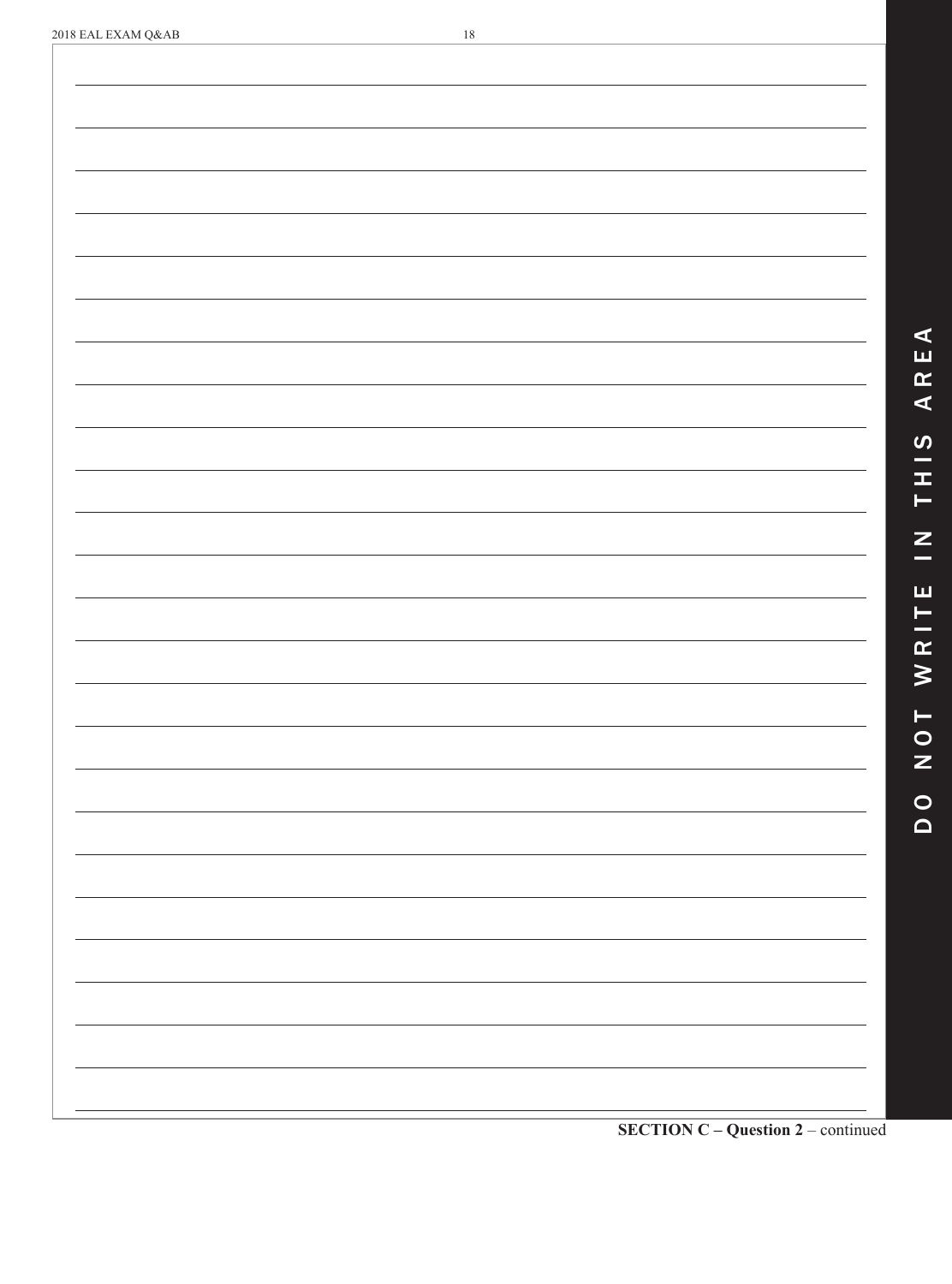| $\overline{\phantom{a}}$                                                  |
|---------------------------------------------------------------------------|
|                                                                           |
|                                                                           |
|                                                                           |
|                                                                           |
|                                                                           |
|                                                                           |
| $\sim$ $\sim$                                                             |
|                                                                           |
|                                                                           |
|                                                                           |
|                                                                           |
|                                                                           |
|                                                                           |
|                                                                           |
|                                                                           |
|                                                                           |
| $C_{\text{ECTION C}}$ $Q_{\text{ref}}$ $Q_{\text{ref}}$<br>$\overline{1}$ |
|                                                                           |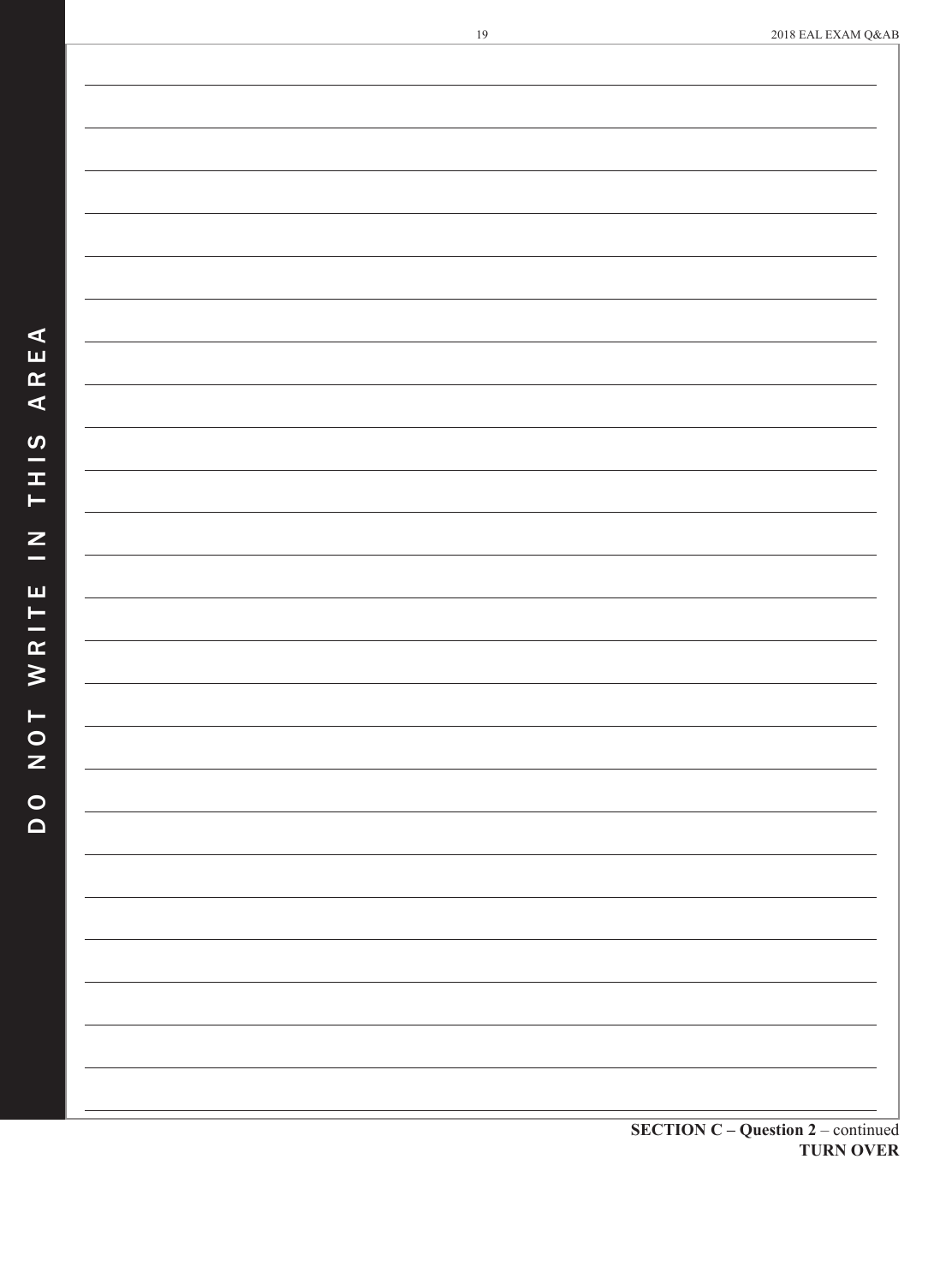d o n o t w r i t e i n t h i s a r e a

WRITE

TON

 $\begin{array}{c}\n0 \\
0\n\end{array}$ 

 $\overline{z}$ 

THIS

 $\blacktriangleleft$  $\pmb{\pmb{\sqcup}}$  $\alpha$  $\blacktriangleleft$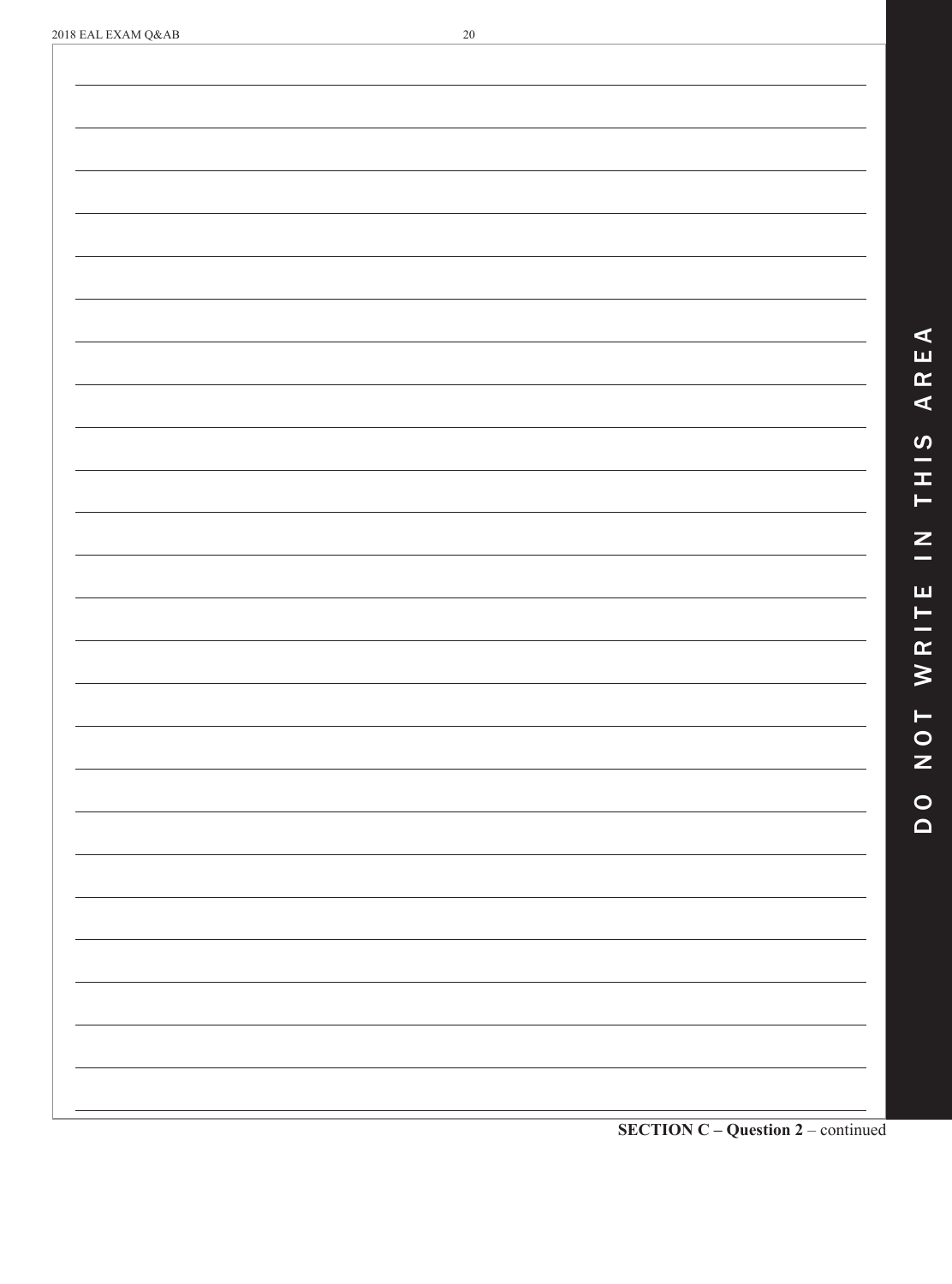| $C_{\mathbf{E} \mathbf{C} \mathbf{F} \mathbf{I} \mathbf{O} \mathbf{N} \mathbf{C}}$ |
|------------------------------------------------------------------------------------|
|                                                                                    |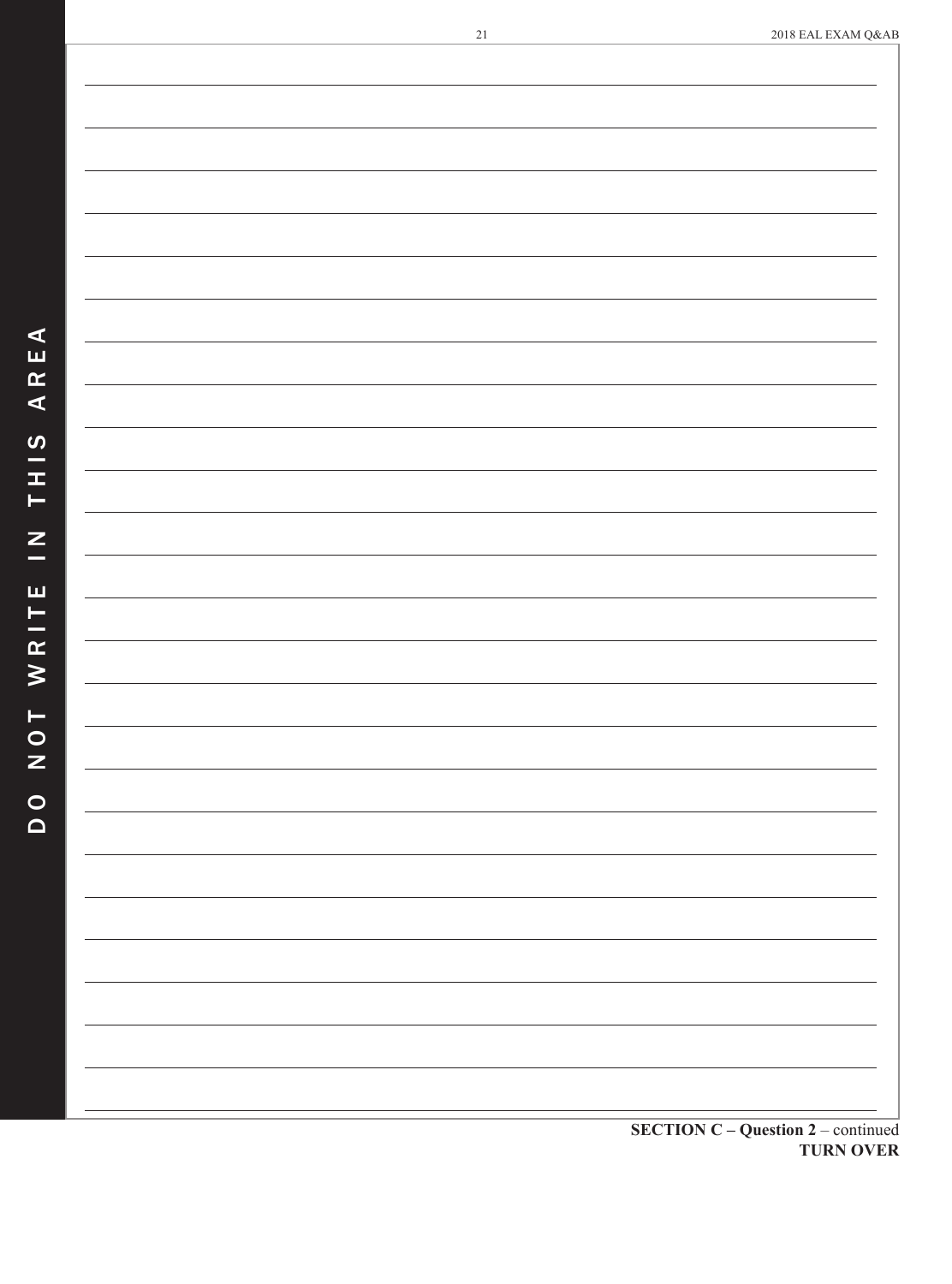| $\blacktriangleleft$<br>$\frac{11}{2}$<br>R<br>A |
|--------------------------------------------------|
| S<br>ココ<br>ſ                                     |
|                                                  |
| WRITE                                            |
| <br> <br>                                        |
| C<br>וכ<br>ì<br>Í<br>I                           |

**END OF SECTION C**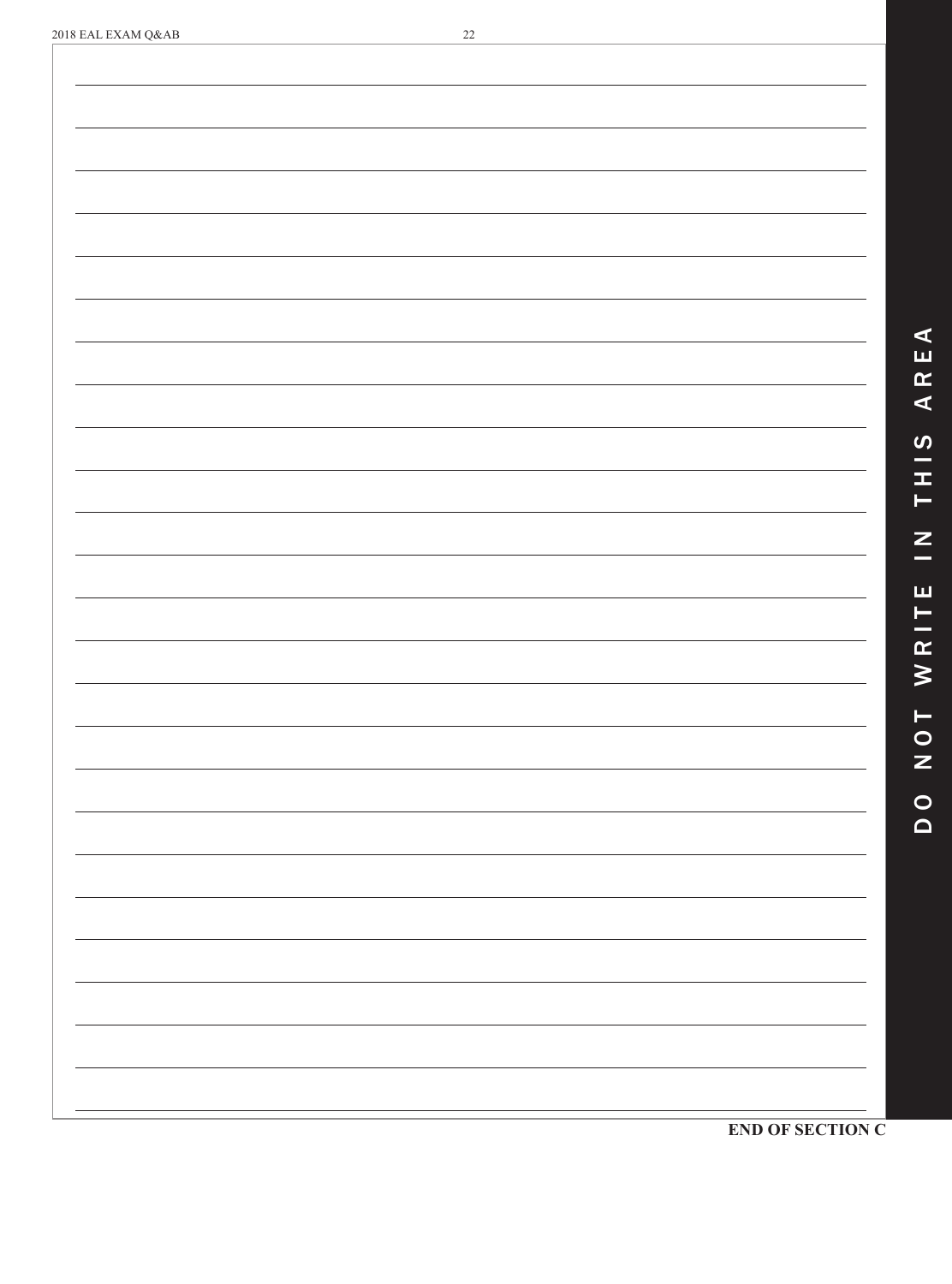#### **Assessment criteria**

Section B will be assessed against the following criteria:

- • knowledge and understanding of the text, and the ideas and issues it explores, demonstrated appropriately in response to the topic
- • development of a coherent analysis in response to the topic
- control of expressive and effective language, as appropriate to the task

Question 2 of Section C will be assessed against the following criteria:

- analysis of the use of argument and language to try to persuade
- control of the mechanics of the English language to convey meaning

**END OF QUESTION AND ANSWER BOOK**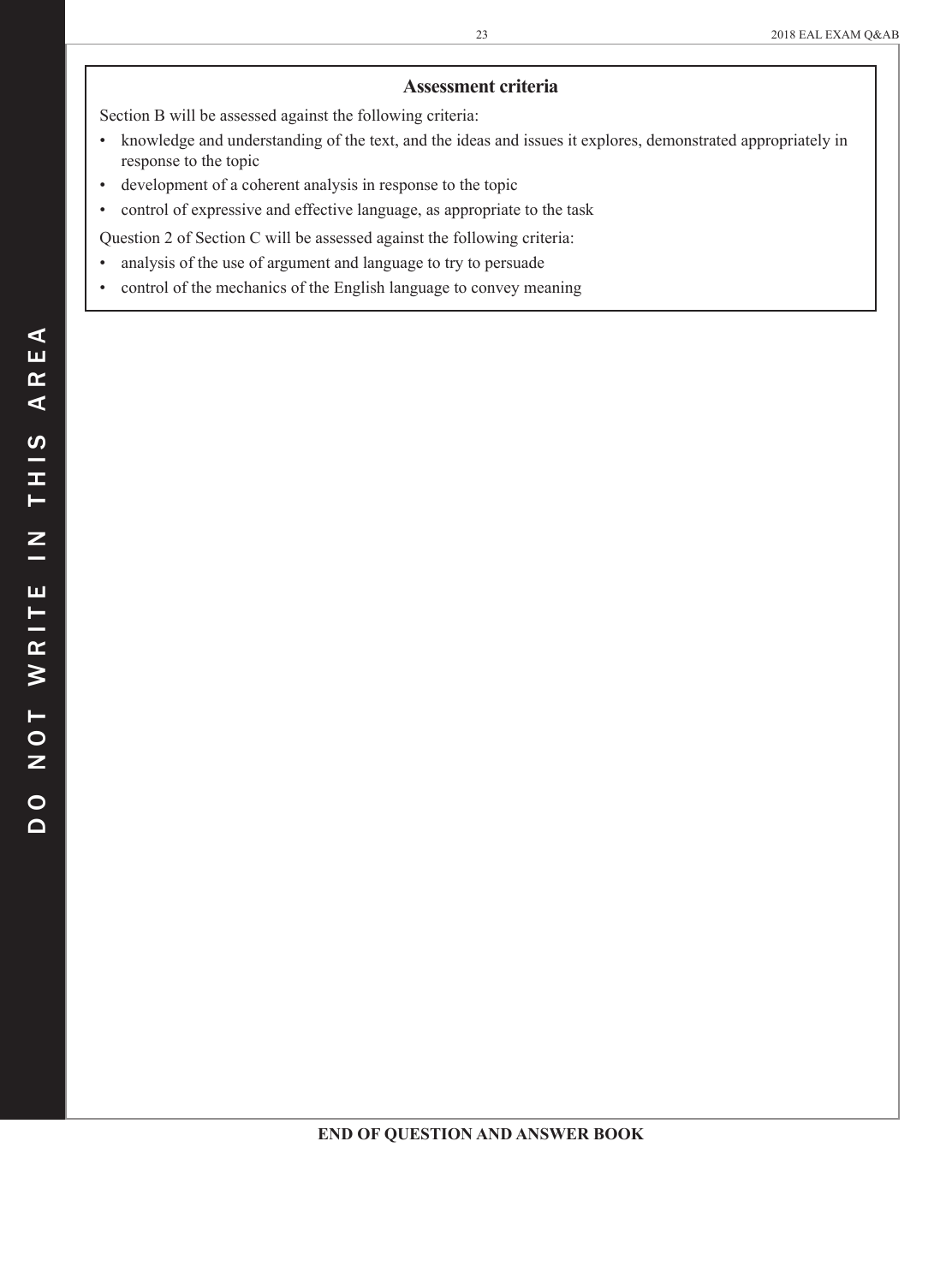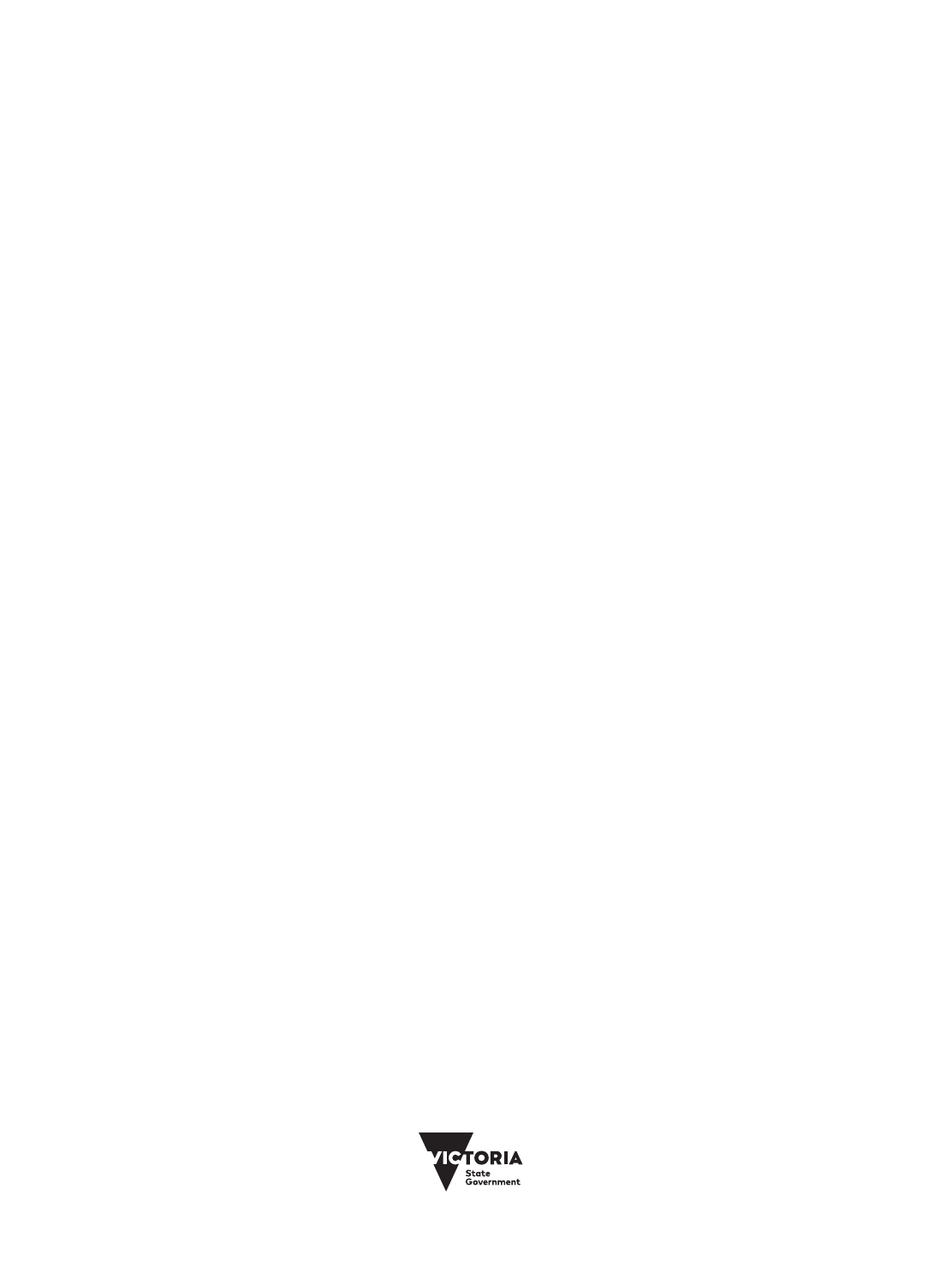

**Victorian Certifi cate of Education 2018**

# **ENGLISH AS AN ADDITIONAL LANGUAGE (EAL)**

# **Aural and written examination**

**Wednesday 31 October 2018**

**Reading time: 9.00 am to 9.15 am (15 minutes) Writing time: 9.15 am to 12.15 pm (3 hours)**

# **TASK BOOK**

# **Instructions**

A question and answer book is provided with this task book.

Refer to instructions on the front cover of the question and answer book.

You may keep this task book.

**Students are NOT permitted to bring mobile phones and/or any other unauthorised electronic devices into the examination room.**

© VICTORIAN CURRICULUM AND ASSESSMENT AUTHORITY 2018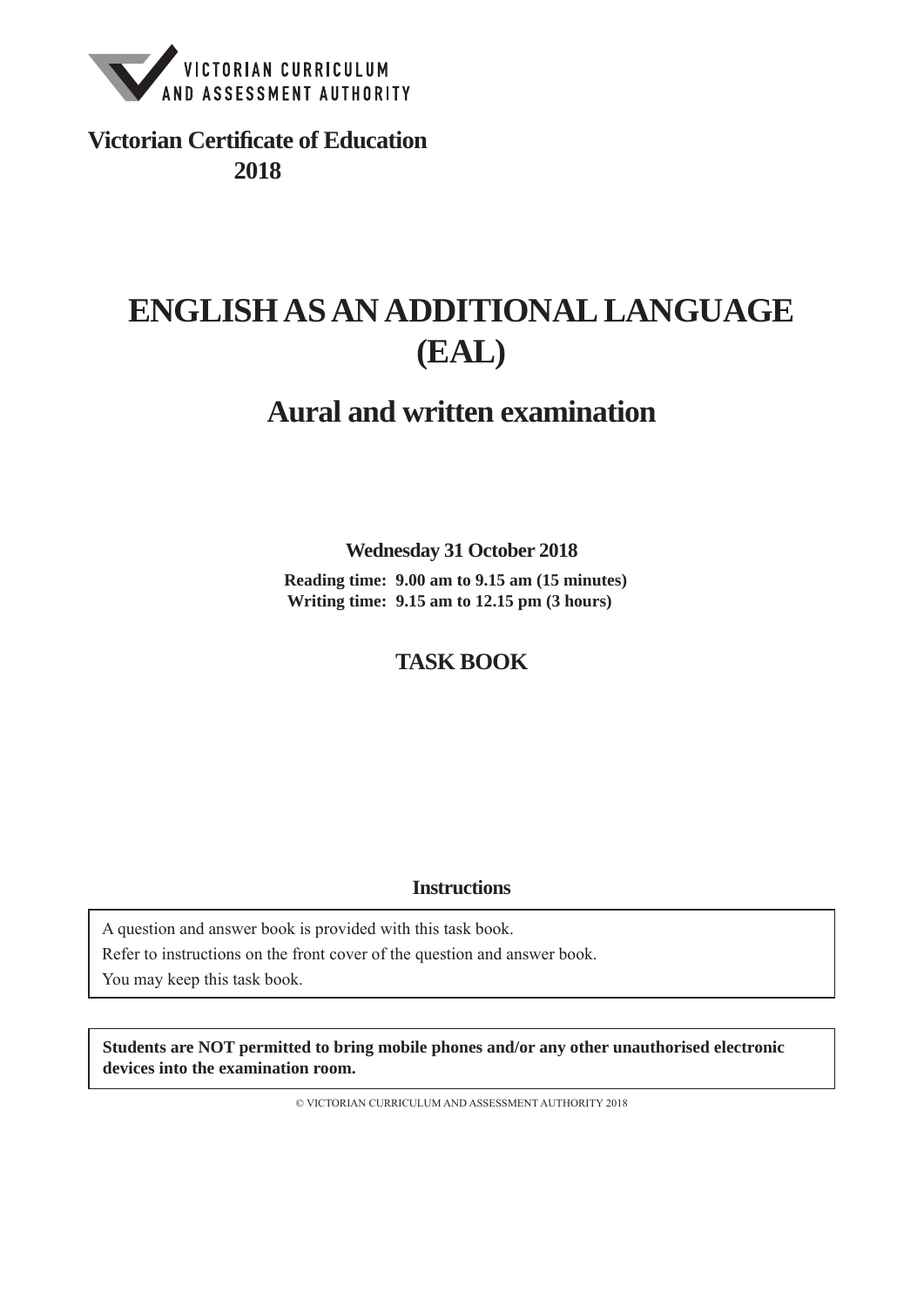# **THIS PAGE IS BLANK**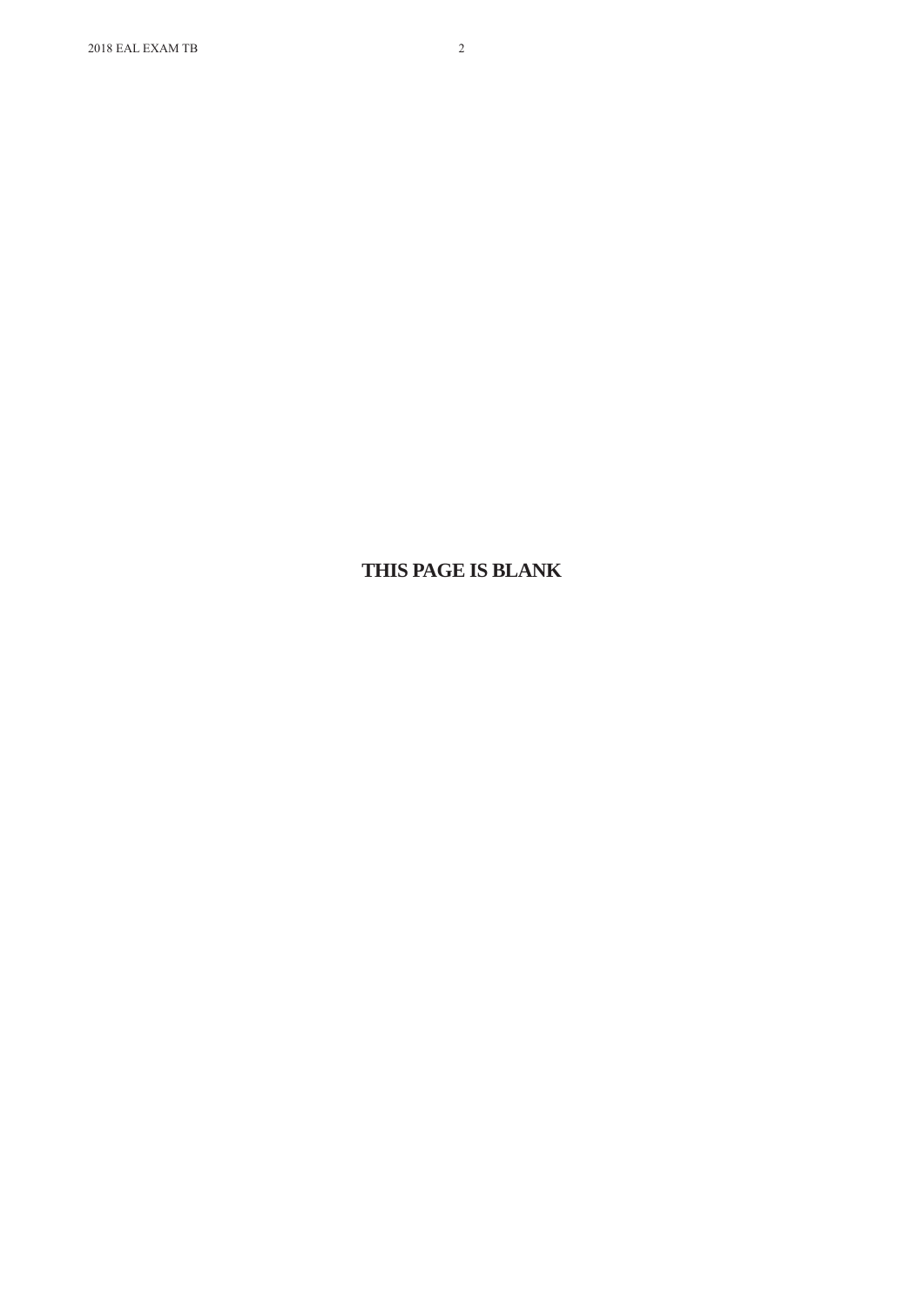# **SECTION B – Analytical interpretation of a text**

#### *After Darkness* **by Christine Piper**

**i.** 'Dr Ibaraki is motivated by fear and insecurity.' Do you agree?

#### **OR**

**ii.** "Time heals all wounds, you'll see." Is this view supported by Piper's *After Darkness*?

#### *Behind the Beautiful Forevers: Life, Death, and Hope in a Mumbai Undercity* **by Katherine Boo**

**i.** 'Life in Annawadi is about avoiding loss more than about gaining profit.' **Discuss**.

#### **OR**

**ii.** 'The women of Annawadi are victims of their society.' Do you agree?

#### *Black Diggers* **by Tom Wright**

**i.** 'For soldiers, the most significant effect of war is the loss of innocence.' Discuss.

#### **OR**

**ii.** "They painted my colour back on the day I got off that boat." How does skin colour shape the experiences of the characters in *Black Diggers*?

#### *Bombshells* **by Joanna Murray-Smith**

**i.** 'In *Bombshells*, the characters lack any hope for their future.' Do you agree?

#### **OR**

**ii.** 'Outward appearance is too important to the women in *Bombshells*.' Discuss.

#### *Burial Rites* **by Hannah Kent**

**i.** 'Throughout Agnes's life, other characters find her disturbing.' Discuss.

#### **OR**

**ii.** 'In *Burial Rites*, although Tóti's task is to guide Agnes, she has more impact on him.' Discuss.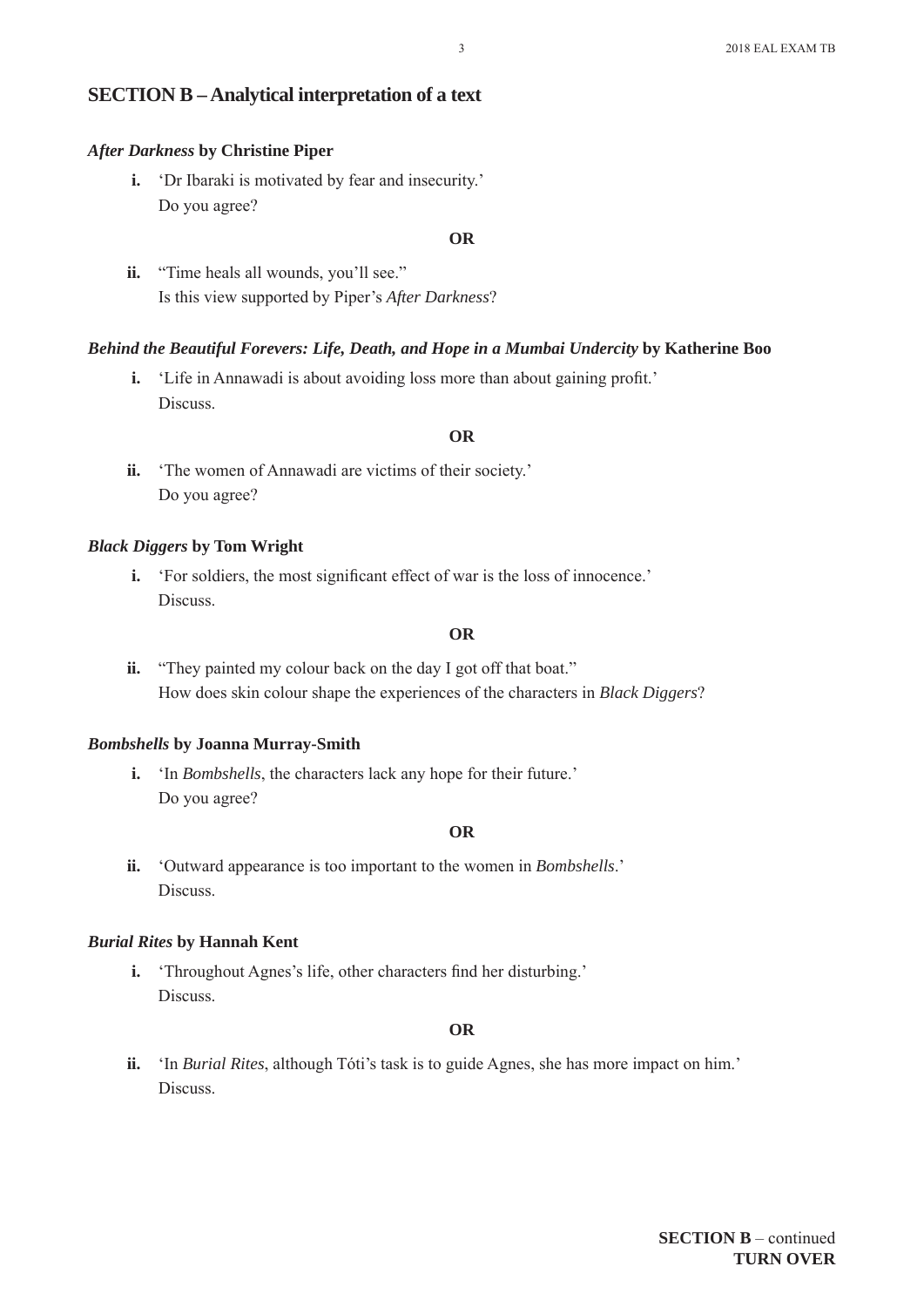### *Extinction* **by Hannie Rayson**

**i.** 'All the characters in *Extinction* are motivated by self-interest.' To what extent do you agree?

# **OR**

**ii.** '*Extinction* explores the idea that life is fragile.' **Discuss** 

#### *Frankenstein* **by Mary Shelley**

**i.** 'The pursuit of knowledge brings only unhappiness to Victor and his monster.' Do you agree?

#### **OR**

**ii.** 'The world of Shelley's novel is characterised by "injustice and ingratitude".' **Discuss** 

## *I Am Malala: The Girl Who Stood Up for Education and Was Shot by the Taliban* **by Malala Yousafzai with Christina Lamb**

**i.** 'In this text, when individuals are tested, they realise the extent of their strength.' Discuss.

#### **OR**

**ii.** "I am Malala. My world has changed but I have not." 'Malala's pride both helps and hinders her efforts to achieve change.' Do you agree?

#### *I for Isobel* **by Amy Witting**

**i.** In *I for Isobel*, how does Witting use other literary texts to tell Isobel's story?

### **OR**

**ii.** 'The choices that Isobel makes in her life are based on self-preservation.' Do you agree?

#### *In Cold Blood* **by Truman Capote**

**i.** 'Capote leaves the reader with the feeling that justice has been done.' Do you agree?

#### **OR**

**ii.** Is Capote's portrayal of the criminals too sympathetic?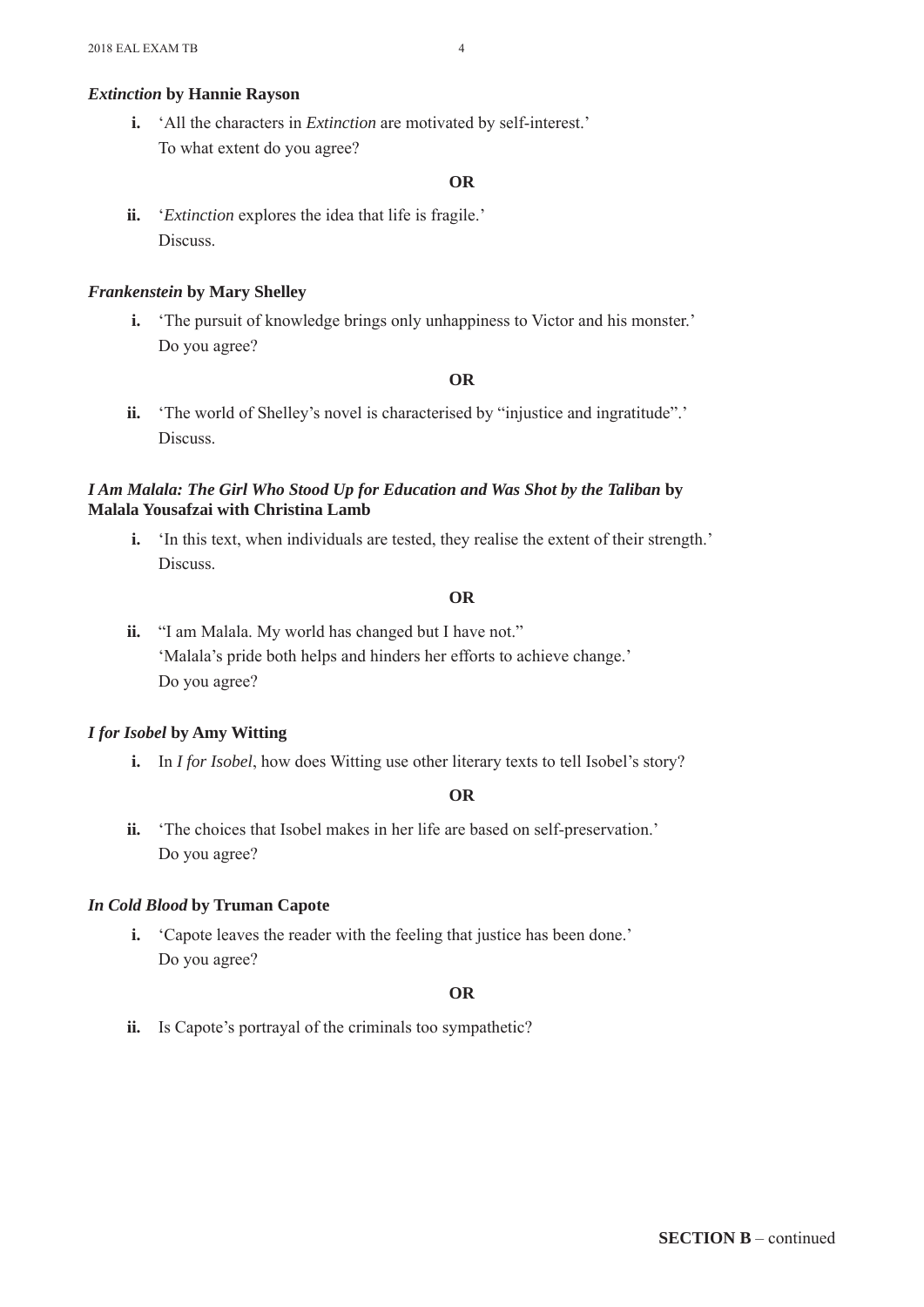#### *Invictus* **directed by Clint Eastwood**

# **i.** '*Invictus* examines the idea that it is essential to know your enemy.' **Discuss**

## **OR**

**ii.** In *Invictus*, how does Eastwood show the importance of having a single purpose to help unite the different cultural groups?

#### *Island: Collected Stories* **by Alistair MacLeod**

**i.** 'MacLeod presents the island way of life as one of both comforting familiarity and uncomfortable isolation<sup>'</sup>

Discuss.

#### **OR**

**ii.** "It is not that easy to change what is a part of you." To what extent is this idea reflected in MacLeod's stories?

#### *Joyful Strains: Making Australia Home* **by Kent MacCarter and Ali Lemer (eds)**

**i.** 'In *Joyful Strains: Making Australia Home*, the characters' experiences of loneliness dominate their lives.' Do you agree?

#### **OR**

**ii.** What impact does the experience of migration have on family relationships in the stories in *Joyful Strains: Making Australia Home*?

#### *Like a House on Fire* **by Cate Kennedy**

**i.** 'The characters in *Like a House on Fire* struggle to deal with change.' **Discuss** 

#### **OR**

**ii.** 'Although many of Kennedy's stories paint a sad picture of the world, there are moments of hope.' Discuss.

#### *Measure for Measure* **by William Shakespeare**

**i.** 'Human foolishness is at the heart of *Measure for Measure*.' **Discuss** 

**OR**

**ii.** "Courage, there will be pity taken on you. You that have worn your eyes almost out in the service, you will be considered."

Discuss the role of pity in *Measure for Measure*.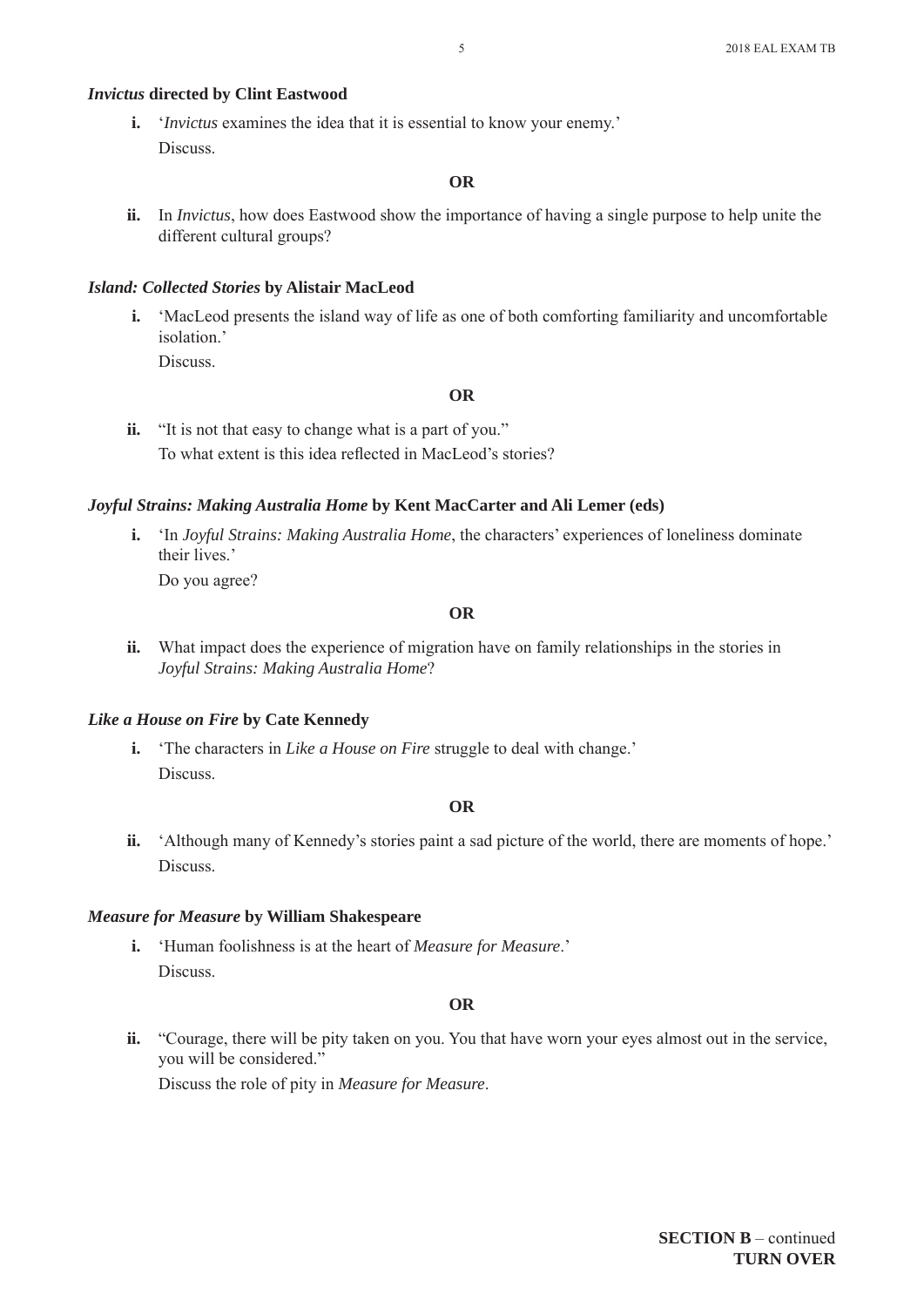#### *Medea* **by Euripides**

**i.** 'Disloyalty is the greatest crime in *Medea*.' **Discuss**.

# **OR**

**ii.** 'The characters in *Medea* rely on manipulation to achieve their goals.' **Discuss** 

#### *Old/New World: New & Selected Poems* **by Peter Skrzynecki**

**i.** 'Skrzynecki's poetry explores the connection between landscape and personal identity.' Discuss.

#### **OR**

**ii.** "and Time's revenge hardly seems bitter at all." How does Skrzynecki's poetry confront ageing and death?

### *Persepolis: The Story of a Childhood* **by Marjane Satrapi**

**i.** Marji's grandmother says: "Always keep your dignity and be true to yourself." To what extent does Marji follow her grandmother's advice?

#### **OR**

**ii.** How does *Persepolis: The Story of a Childhood* explore what it means to live in fear of oppression?

#### *Rear Window* **directed by Alfred Hitchcock**

**i.** 'Jeff's fascination with looking at others stops him from truly looking at himself.' Do you agree?

#### **OR**

**ii.** How does Hitchcock create an atmosphere of suspicion in *Rear Window*?

#### *Selected Poems* **by John Donne**

**i.** 'In his poetry, Donne seeks to balance the physical and spiritual aspects of humanity.' Discuss.

#### **OR**

**ii.** How does Donne explore his relationships in his poems?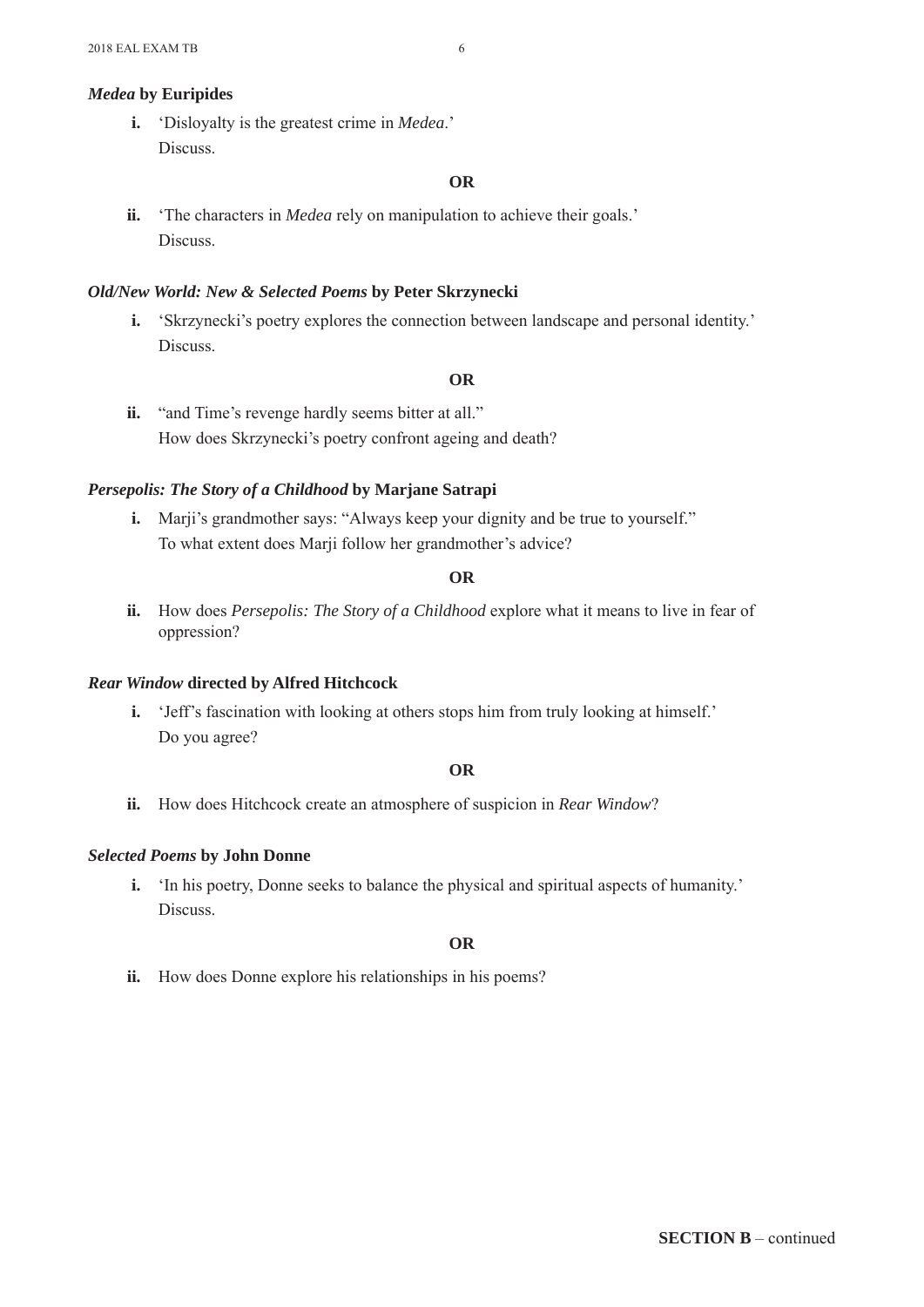#### *Stasiland* **by Anna Funder**

**i.** In what ways does fear dominate the characters in *Stasiland*?

#### **OR**

**ii.** How does the way in which Funder gathers people's stories help her to uncover the effects of betrayal on their lives?

#### *Stories We Tell* **directed by Sarah Polley**

**i.** To what extent does *Stories We Tell* reveal the truth about the family's past?

### **OR**

**ii.** Michael says: "To save all hurt, why not leave things as they are?" Why doesn't Sarah leave things as they are?

### *The Crucible* **by Arthur Miller**

**i.** 'In *The Crucible*, the leaders of the community are misguided.' **Discuss**.

#### **OR**

**ii.** 'In *The Crucible*, the characters make decisions that are based solely on their emotions.' Do you agree?

#### *The Golden Age* **by Joan London**

**i.** 'In London's novel, to have a sense of belonging means everything.' Discuss.

#### **OR**

**ii.** 'In *The Golden Age*, Frank struggles with more than just polio.' Discuss.

### *The Left Hand of Darkness* **by Ursula Le Guin**

**i.** 'The characters in *The Left Hand of Darkness* have more in common than they realise.' Discuss.

#### **OR**

ii. To what extent was Genly Ai's mission a success?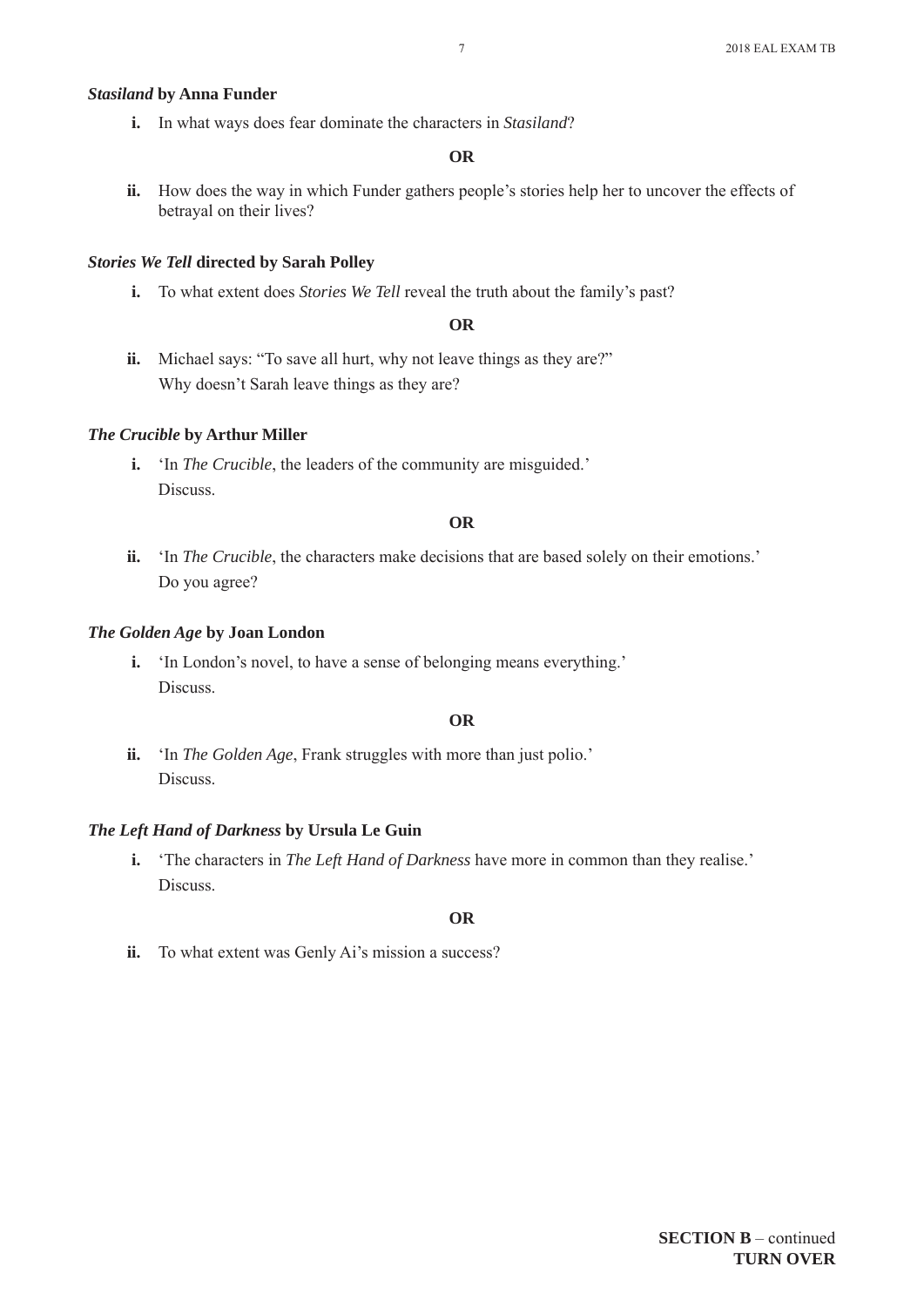# *The Lieutenant* **by Kate Grenville**

**i.** 'Rooke is an observer of life rather than a participant.' Do you agree?

## **OR**

**ii.** 'In *The Lieutenant*, the struggles in the colony arise from fear.' **Discuss** 

#### *The White Tiger* **by Aravind Adiga**

**i.** Why is Balram called "the white tiger"?

## **OR**

ii. 'Both "Men with Big Bellies, and Men with Small Bellies" are resistant to change.' Discuss.

#### *Tracks* **by Robyn Davidson**

**i.** 'In *Tracks*, Davidson comes to understand the limits of her endurance.' Discuss.

## **OR**

**ii.** 'Davidson learns how important the company of other people is to her wellbeing.' Discuss.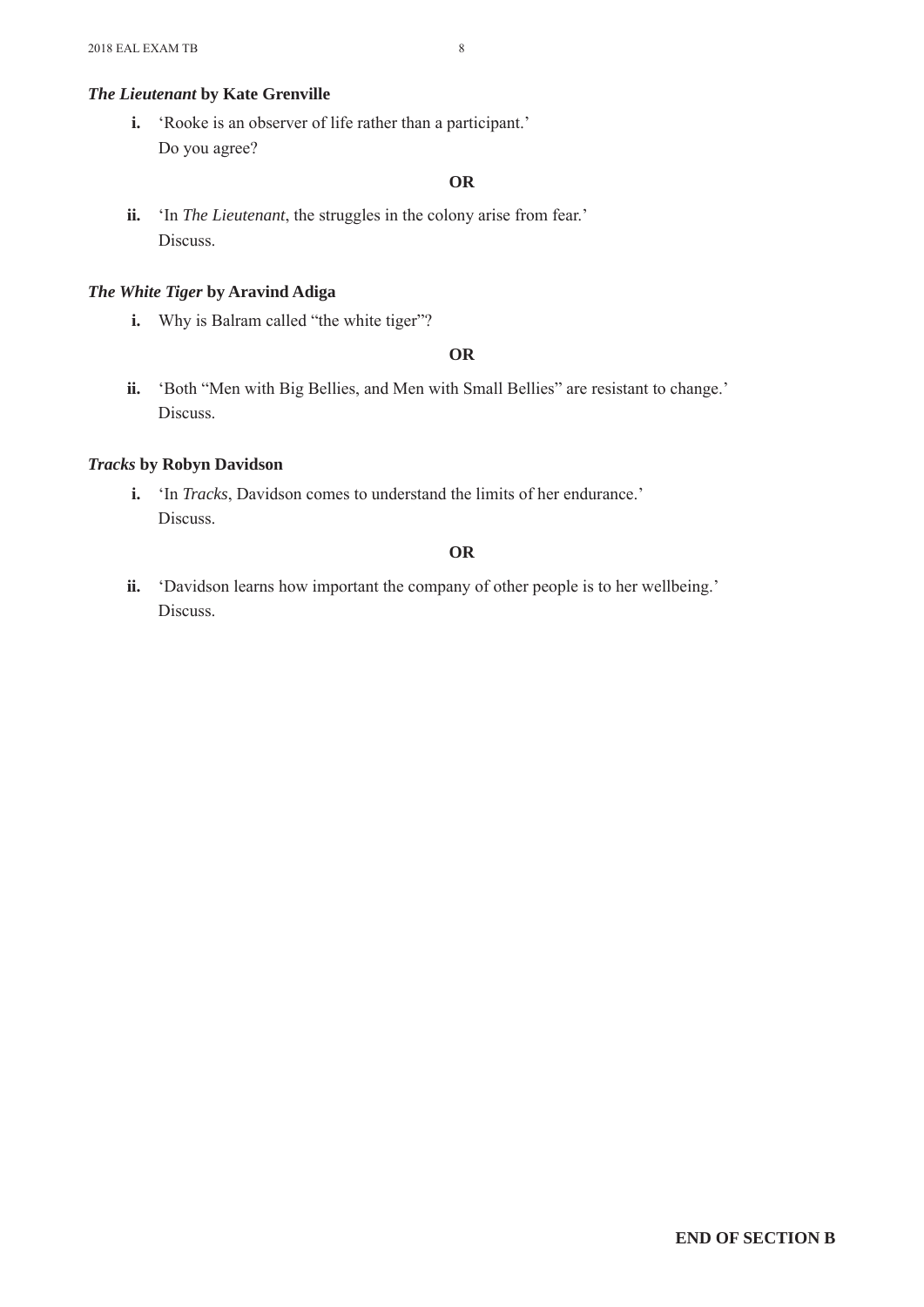# **SECTION C – Argument and persuasive language**

**Background information**

Material unavailable